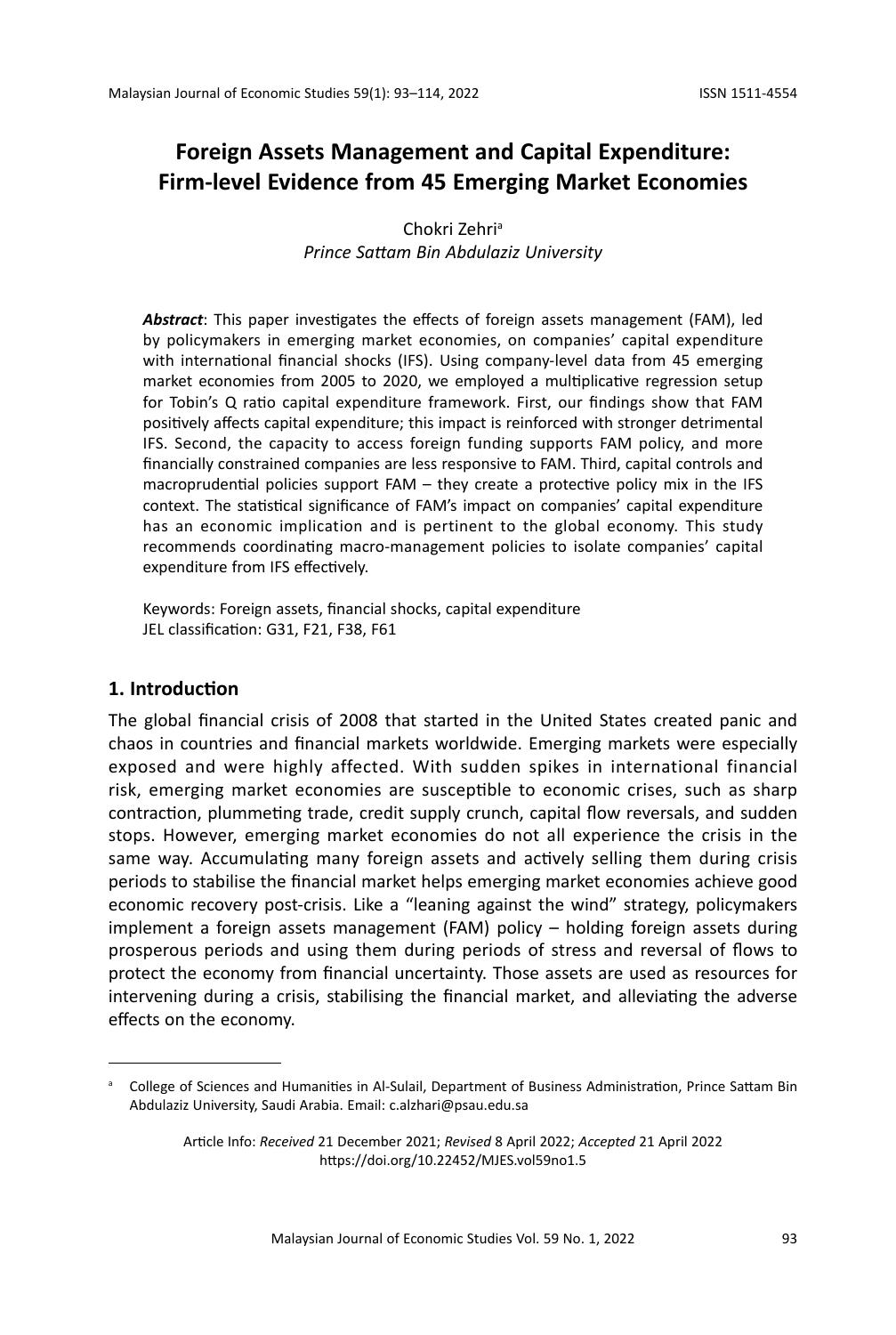International financial shocks (IFS) can increase uncertainty – they can raise the degree of risk perception by stakeholders and cause a high fall in domestic credit and a surge in capital outflows from emerging market economies (Voelker et al., 2008). For example, Aizenman et al. (2012) found that policymakers' FAM strategy is an efficient buffer facing IFS and typically improves emerging markets' financial conditions.

The present study examines the empirical impact of FAM on companies' capital expenditure in emerging market economies in the presence of global financial shocks. The empirical analysis was carried out through a canonical Q ratio capital expenditure model (Lima et al., 2004; Megna & Klock, 1993) and using annual data of 3,120 publicly listed companies in 45 emerging market economies from 2005 to 2020. We employ a multiplicative regression framework to examine the specific and interaction impacts of 'FAM' and 'Shock' on companies' capital expenditure (Brambor et al., 2006). Our results show that FAM has a favourable effect on companies' capital expenditure in emerging market economies and that the marginal impact is dependent on some characteristics of the IFS. In front of harmful IFS, the extent of the shock raises the marginal FAM impact. On the other hand, when the IFS is advantageous, the marginal FAM impact is oppositely correlated with the extent of the IFS. Furthermore, using alternative measures for IFS, companies' capital expenditure is reduced, although FAM alleviates its effect.

IFS may curb capital expenditure by intensifying economic doubtfulness and increasing capital cost (Kang et al., 2014). Arguably, financially constrained companies are more exposed to elevated financing costs. We prove that capital restrictions can lessen a company's reply to the FAM strategy and lower the regulating impact of FAM. Concerning the favourable FAM effect on capital expenditure, we find it weaker at about 35% for financially constrained companies than unconstrained companies.

Capital controls and a macroprudential policy are two policy tools deployed by emerging market economies to curb the adverse effects of IFS (Ostry et al., 2012). Our results show that in countries with capital controls, the impact of FAM on companies' capital expenditure is more substantial than in countries that do not impose capital controls. On the other hand, adopting a macroprudential policy reduces the adverse effects of harmful IFS. If used alone, a FAM strategy can fail to shield a financial market from external threats; both policy tools, capital controls, and the macroprudential policy play an equivalent function in mitigating the effects of detrimental IFS. Our results highlight the request for harmonised macro-management approaches to repel detrimental IFS and then support capital expenditure.

The present study contributes to previous studies in multiple ways. First, we determine the implication of FAM, IFS and their interactions in affecting capital expenditure at the company level in emerging market economies. We expand the macroeconomic foreign assets' impacts to a company-level analysis. Second, the study identifies different implications of the FAM policy on financially constrained and unconstrained companies. Third, we hypothesise and verify that FAM is related to two other restrictions policies – capital controls and macroprudential policy – as concerns of regulating capital expenditure in the context of IFS.

This paper is structured as follows. Section 2 presents the literature review. Section 3 displays the measurement for FAM and IFS. Section 4 outlines the empirical frame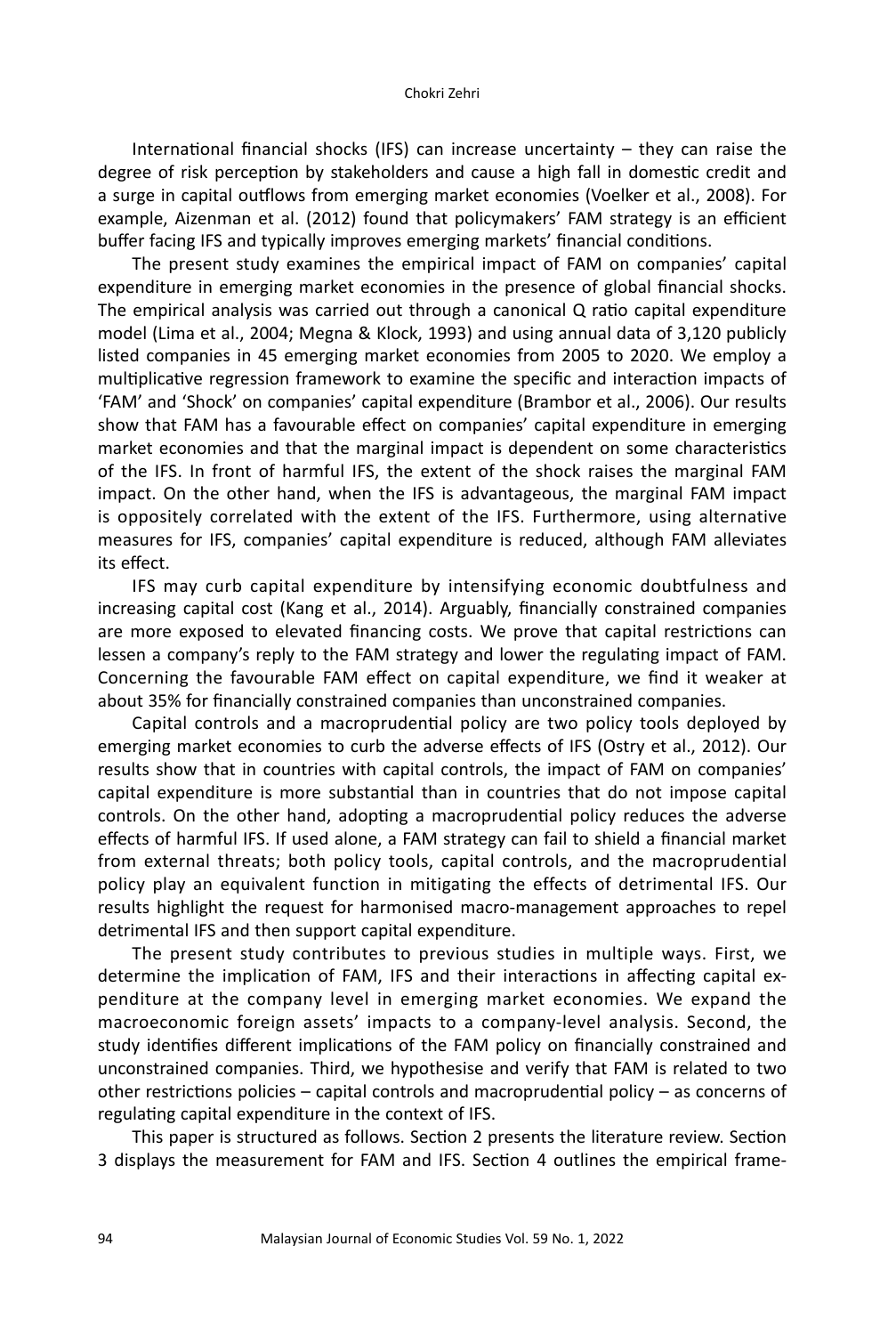work, reports our main findings, and provides an economic interpretation. We perform some robustness checks in Section 5. The last section concludes.

#### **2. Literature Review**

In the present section, we review previous studies linked to financial uncertainty, companies' capital expenditure, and the protective function of foreign assets. Drawing on surveyed literature findings, we propose a credible theoretical linkage whereby FAM and IFS are combined to impact companies' capital expenditure.

Several influential papers outline theoretical mechanisms on a company level whereby financial incertitude panics may affect economic conditions via the financial friction channel. For example, Hwang (2012) included financial friction into a theoretical model. He showed that uncertainty impacts capital expenditure through this financial friction. Besides, he found that high uncertainty reduces the market value of companies, limits their access to credit markets, and constrains them to lower capital expenditure. Christiano et al. (2014) performed a financial friction model using the interest rate channel by authorising a company to accumulate loans with a risk premium in the event of default of payment. This risk premium will increase in the presence of random financial shocks. In a dynamic stochastic general equilibrium model setting, credit spreads fluctuate with changes in risk.

Considering potential nonperforming loans, Hennessy et al. (2007) modelled financial friction under the hypothesis of incomplete financial markets, and companies can obtain public credits without risk premium and may be insolvent. Peculiar panics happen after the employment of additional workers and before realising income expected from their hiring. The rise in incertitude generated by the fluctuation of peculiar productivity panics leads to more volatile revenues from any given amount of labour, a higher likelihood of default, and a higher cost of financing. At steadystate, Hennessy et al. (2007) proposed that a rise in instability conduct companies to withdraw workers additionally employed.

The financial friction theories are applied explicitly to companies benefiting from external funding; however, they are often subject to borrowing restrictions and constraints. For example, Fernández-Villaverde (2010) found that adverse international financial shock generates a contagion impact that worsens financial friction; furthermore, it restricts companies' external financing ability, then inflicting a negative effect on productivity, consumption and capital expenditure.

Emerging market economies commonly employ various policies to control the contagion of outside incertitude panics on a macroeconomic level (Ostry et al., 2012). One of these policies is holding foreign assets, used as insurance and a shield to face global panics, and may help to stabilise the economic and financial spheres. By supporting this reasoning, it should combine the studies' results focusing on the stabilising role of foreign assets in emerging market economies with the theoretical studies demonstrating how worsening financial frictions reduce companies' capital expenditure. The studies focusing on the foreign assets' stabilising role often highlight the role of foreign assets in reducing the probability of reversal capital flows or lowering the insolvency risk, thereby reducing the costs of the credit and improving well-being. The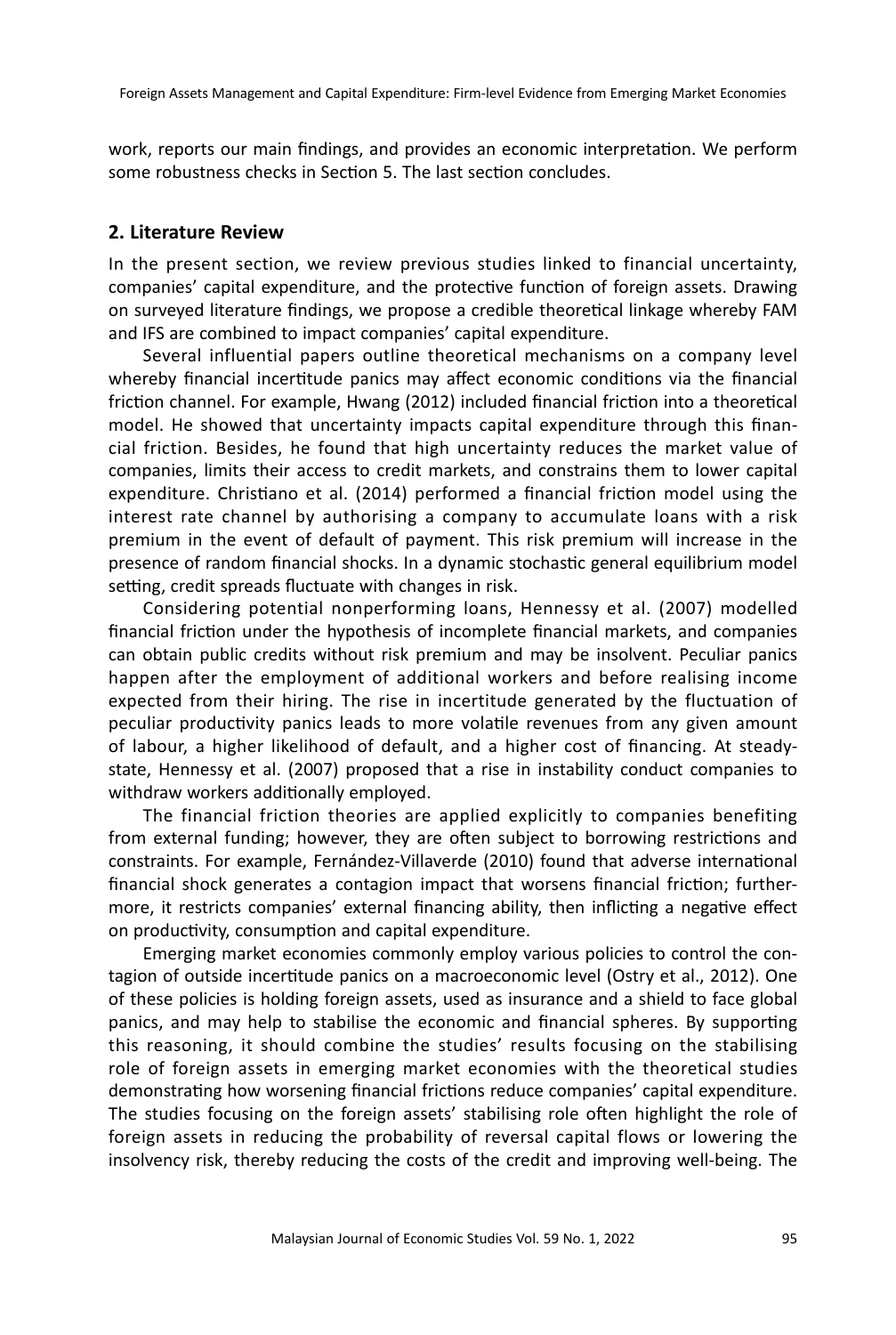theoretical studies demonstrating how worsening financial frictions reduce companies' capital expenditure was addressed previously. Sula (2011), for instance, presented a welfare-maximisation model with foreign assets through which government is a lender of last resort in the event of external shocks. Likewise, Tertytchnaya and De Vries (2019) suggested a model including a self-insure government financial tool expressly contingent on an output rise. The authors prove considerable income gains caused by the financial mechanism, which provides self-insure against reversal flows and shifts in their likelihood.

As well as reversal flows, foreign assets also have a function to reduce the risk of sovereign default/rollover. The Bianchi et al. (2018) model suggested that a government in debt should accumulate foreign assets by incurring loans exposed to insolvency. In case of a negative shock, an expected result of this process is a rise in sovereign spreads, becoming expensive when the government decides to renew its credits. On the other hand, the accumulation of foreign assets with a significant adverse shock may mitigate the effect of the shock by lowering the cost of debt, thus attenuating the decline in expenditure.

Addressing FAM and IFS, Ravenna and Walsh (2011) performed a model founded on the welfare of free capital movements with banking friction. Banks can sell their assets at low prices and use the accumulated foreign assets to buy them at low prices. In this context, the assets' selling price is determined through FAM and the fire-sale likelihood. The authors propose that an emerging market economy can alleviate financial friction through effective FAM to benefit from social welfare.

The empirical papers examining the impact of foreign asset management on a country's economic stability or the determinants of a firm's capital expenditure decisions focusing on financial shocks are rare. For instance, Aizenman et al. (2021) have examined the effects of active international reserve management conducted by central banks of emerging market economies on firm investment in the presence of global financial shocks. Using firm level data from 46 emerging market economies from 2000 to 2018, they found that active international reserves management positively affects firm investment – the effect strengthens with the magnitude of adverse external financial shocks. Besides, their results suggest that the country credit spread is a plausible causal channel of the positive international reserves effect on firm investment. Further, the results indicate the international reserves effect on firm investment is both statistically and economically significant and is relevant to the aggregate economy. In a macro-level, Dominguez et al. (2012) examined whether pre-crisis international reserve accumulations, as well as exchange rate and reserve policy decisions made during the global financial crisis, can help to explain cross-country differences in post-crisis economic performance. The authors use novel data to gauge how reserve accumulation policies influenced the economic and financial performance of countries during and after the global crisis. Their findings support the view that higher reserve accumulations prior to the crisis are associated with higher post-crisis GDP growth. Jermann and Quadrini (2012) documented the cyclical properties of US firms' financial flows and developed a model with debt and equity financing to explore how the dynamics of real and financial variables are affected by "financial shocks." The authors found that financial shocks contributed significantly to the observed dynamics of real and financial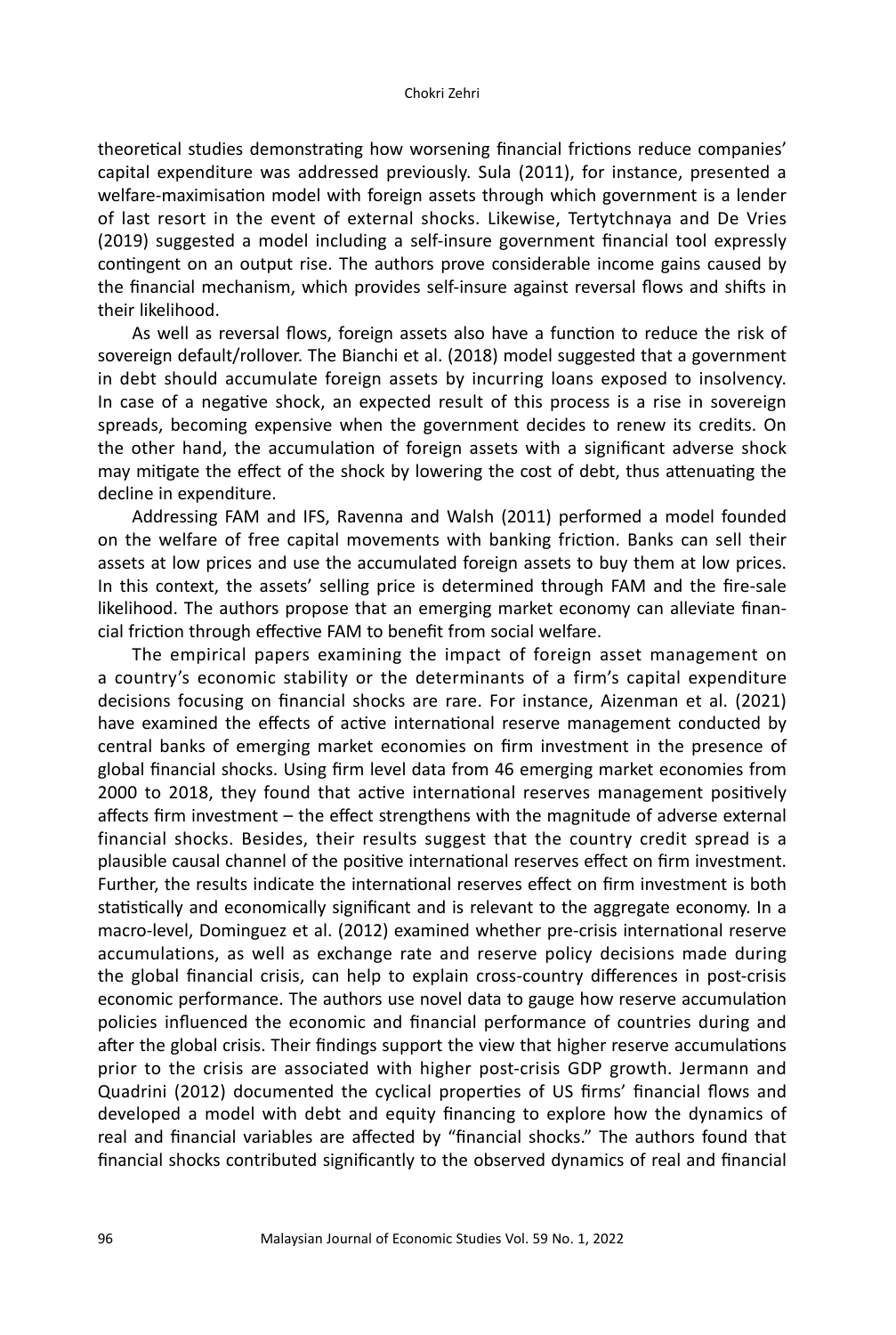variables. Recent events in the financial sector show up as a tightening of firms' financing conditions which contributed to the 2008-2009 recession.

#### **3. FAM and IFS Measurements**

A FAM strategy that accumulates foreign assets in normal times and sells them in panics events is simple in describing, however hard to measure. Nevertheless, the evaluation of FAM strategies is complicated by several issues. First, policymakers do not disclose details like the timing and sums of the purchase and sale of foreign assets. Second, there is some inaccuracy when measuring FAM from official data disclosed by financial authorities. For example, variations in foreign assets are due to interest income on these assets and the estimation effect that may explain this inaccuracy (both are adverse elements of FAM policy). Third, policymakers generally neglect the income and estimation effect of foreign assets. Moreover, these passive management components of FAM are difficult to estimate, as policymakers typically do not disclose the trade portfolios and currency composition of foreign assets. Finally, countries with extensive foreign asset holdings may under-report reserves to avoid criticism of mercantilist motives and excessive reserves.

Against this background, we use two proxies for FAM – the net foreign assets and international reserves. These proxies are employed to capture distinct FAM features linked with estimation effects, combined impacts of the interest rate, and time-varying impacts. In addition, we use net foreign assets to perform the main regression analysis and international reserves for the robustness check.

To empirically investigate how IFS impacts capital expenditure in emerging market economies, we use an independent measurement of IFS from both company and economy-specific circumstances. Centre country, the United States, causes shocks that spill over the whole world, maybe exogenous to company and country conditions. Considered a proxy of IFS in emerging market economies, our study applied the percentage variations of the federal funds rate ('Shock'). The US monetary policy creates a substantial spillover effect on the international financial market (Georgiadis, 2016; Obstfeld, 2021). The contagion impact of United States monetary policy spreads via the international financial system (Bruno & Shin, 2015) and the international debt market (Chen et al., 2016). Our study predicts that the United States monetary policy creates a contagion impact on companies' capital expenditure in emerging market economies.

We use four additional indexes for a robustness check. First, the VIX index is widely employed to assess risk aversion and international financial and economic uncertainty (noted VIX) (Bekaert et al., 2013). The VIX is an implicit instability index derived from the S&P 500 index, which originates in the United States, and generates international effects. Bonciani and Ricci (2020) found that a considerable percentage of assets price volatility is related to changes in the VIX index. The second index is the "Risk On/Off" (noted ROF) used by Chari et al. (2020). This index, proxy of IFS, captures the changes in risk-taking of multiple financial markets in the United States and Europe. The third and fourth indexes used in Baker et al. (2016) are the news-based US monetary policy uncertainty index and the US economic policy uncertainty index (MPU and EPU, respectively). Since big MPU and EPU show considerable incertitude distress caused by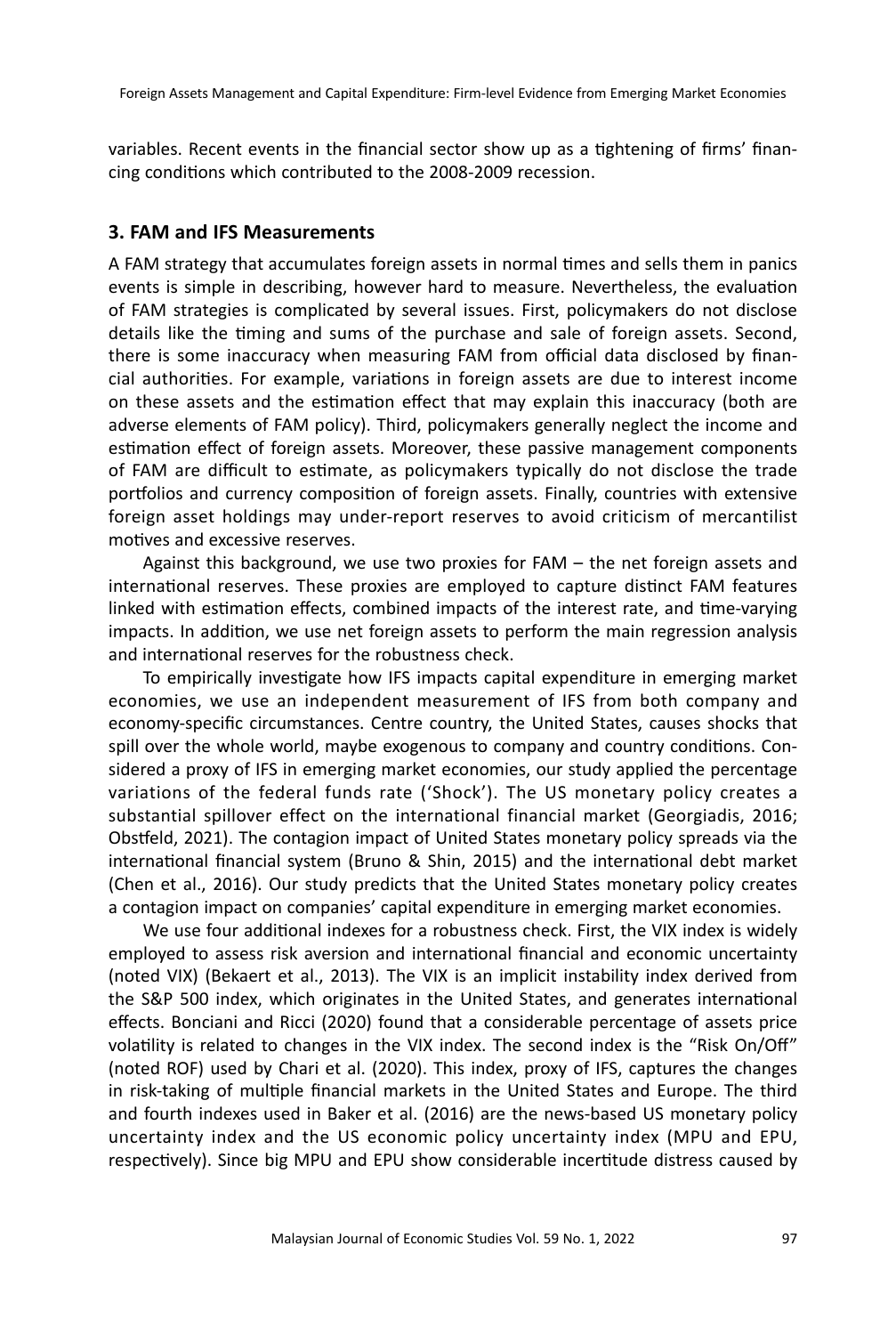the United States and spill over to emerging market economies, our study anticipates that both indexes generate a contagion impact on capital expenditure in emerging market economies.

### **4. Empirical Methodology**

#### *4.1 The Baseline Model for Companies' Capital Expenditure*

Here we analyse the company-level evidence of FAM impacts on capital expenditure in emerging market economies with IFS. We outline an additive regression model using a canonical capital expenditure Q framework (Aizenman et al., 2021; Baumol & Braunstein, 1977; Claessens et al., 2010). The baseline model is defined as follows:

$$
CE_{i,t} = \beta + \partial_j + E_t + \alpha_1 \text{FAM}_{c,t-1} + \alpha_2 \text{Shock}_t + \alpha_3 \text{FAM}_{c,t-1} * \text{Shock}_t + \gamma X_{c,t} + \mu Z_{i,t} + \epsilon_{i,t} \qquad (1)
$$

The dependent variable CE<sub>i,t</sub> is measured as  $\frac{Capital\ expected time_{i,t}}{Total\ assets}$ , the ratio of the company's  $\frac{1}{\pi}$ *Total assets i t*  $e$ xpenditure<sub>i,</sub> , −1

capital expenditure to total assets (Vogt, 1997), where subscripts *i*, *t*, and *c* denote company, year and country, respectively.  $\partial_{\text{j}}$  include fixed effects for the country, industry sector and company, while  $E_t$  include the year effect.

 $FAM<sub>ct-1</sub>$  represent the foreign assets management variable. In the beginning, we used net foreign assets as the FAM measurement for the regression analysis. We use FAM-1, a one-year-delayed variable, to control potential endogeneity. Besides, we generated a FAM variable that simultaneously eliminates common factors affecting FAM and capital expenditure. The variables relative GDP per capita, net capital inflows, and short-term external debts are included and define these common factors. These variables direct policymakers to cumulate foreign assets and companies to increase their capital expenditure. To purge the common factor effect, we run a regression of FAM on the ratio of national income per capita to the US national income per capita, the net international investment position, and the ratio of PPP convertor ratio to exchange rate (a measure of the relative price level), as well as the country and year effect. The residual of the regression is obtained as the FAM purged of common factors effect. The description of all variables used in this study and their summary statistics are reported in Table 2 and Table 3.

As previously discussed, 'Shock,' proxy the IFS. A positive variation of the federal funds rate indicates an adverse global financial shock; a higher value of 'Shock' variable, the worse the shock. An interaction term –  $FAM_{c,t-1} \times Shock_t$  – is included to measure the overall impact of FAM on capital expenditure in the context of IFS, thus performing an additive regression of equation (1) (Baumol & Braunstein, 1977). The overall impact of FAM on capital expenditure valued through equation (1) is presented by  $\partial_{\text{CF}}/\partial_{\text{FAM}} = \alpha_1 + \alpha_2$  $\alpha_3$ \*Shock<sub>t</sub>, implying a dependence of the marginal impact of FAM to IFS – Shock<sub>t</sub>. The corresponding standard errors are calculated by:

$$
\hat{\sigma} = \sqrt{\text{var}(\hat{\alpha}_1) + \text{Shock}_t^2(\hat{\alpha}_3) + 2\text{Shock}_t \text{cov}(\hat{\alpha}_1, \hat{\alpha}_3)}
$$

Similarly, the effect of Shock<sub>t</sub> is given by  $\partial_{\text{CE}}/\partial_{\text{Shockt}} = \alpha_2 + \alpha_3 * FAM_{c.t-1}$ , showing a dependence of the marginal impact of IFS on capital expenditure to FAM.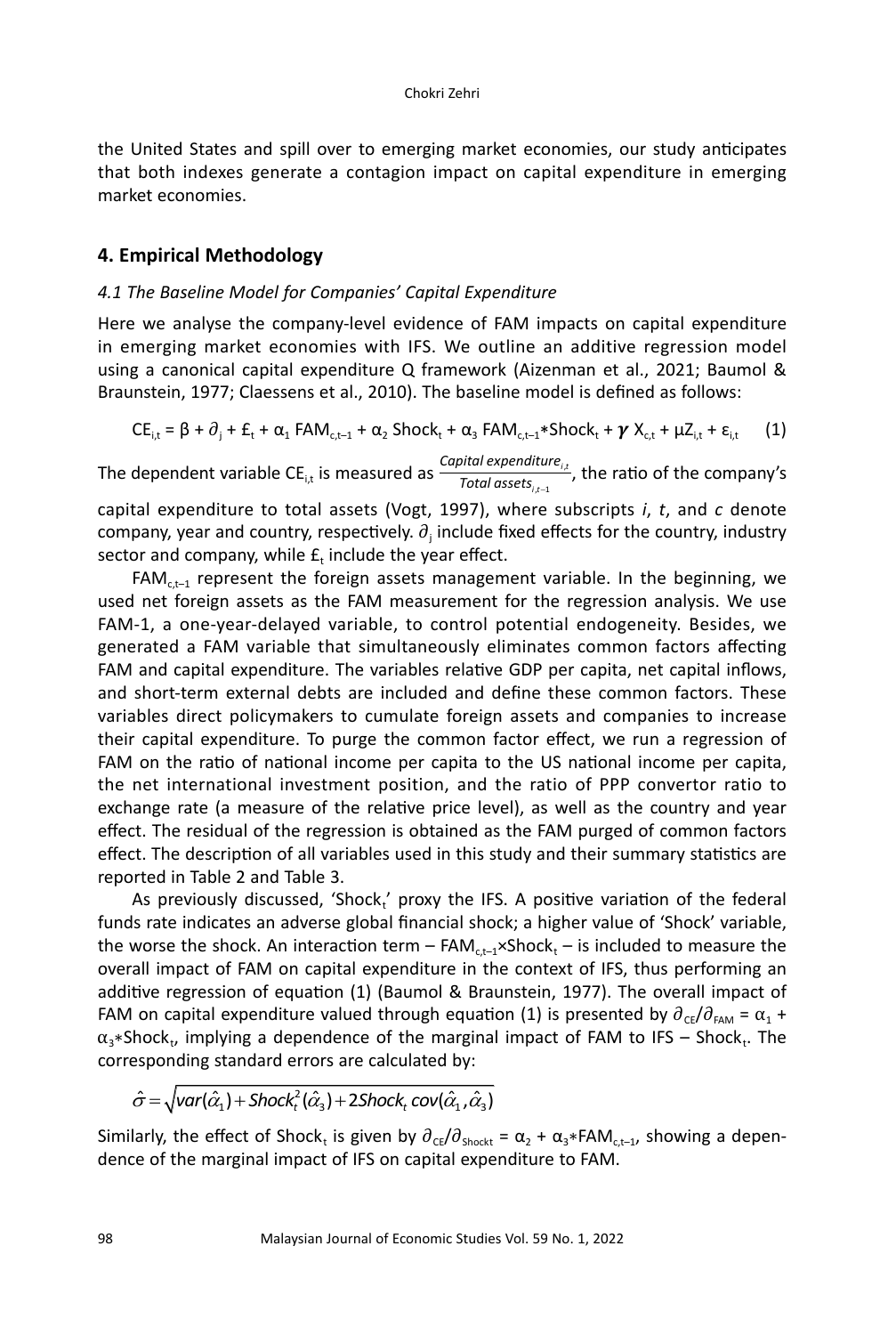| Country                     | No. of    | Exchange rate             | Financial                   |
|-----------------------------|-----------|---------------------------|-----------------------------|
|                             | companies | arrangements              | development                 |
| Argentina                   | 72        | Floating                  | Low (0.314)                 |
| Bangladesh                  | 15        | Floating                  | Low (0.256)                 |
| <b>Brazil</b>               | 45        | Floating                  | High (0.652)                |
| <b>Bulgaria</b>             | 38        | Currency board            | Low (0.380)                 |
| Chile                       | 41        | Free floating             | High (0.655)                |
| China                       | 515       | Managed floating          | High (0.572)                |
| Colombia                    | 28        | Floating                  | Low (0.449)                 |
| Croatia                     | 42        | Stabilised arrangement    | High (0.684)                |
| Czech Republic              | 38        | Floating                  | Low (0.360)                 |
| Egypt                       | 29        | Floating                  | Low (0.280)                 |
| Hong Kong                   | 421       | Floating                  | Low (0.827)                 |
| Hungary                     | 61        | Floating                  | Low (0.464)                 |
| India                       | 124       | Floating                  | Low (0.392)                 |
| Indonesia                   | 92        | Free floating             | Low (0.322)                 |
| Jordan                      | 31        | Conventional peg          | Low (0.414)                 |
| Kazakhstan                  | 18        | Floating                  | Low (0.311)                 |
| Kenya                       | 12        | Stabilised arrangement    | Low (0.187)                 |
| Korea                       | 81        | Floating                  | High (0.854)                |
| Kuwait                      | 52        | Conventional peg          | Low (0.313)                 |
| Latvia                      | 31        | Free floating             | Low (0.298)                 |
| Lithuania                   | 29        | Free floating             | Low (0.273)                 |
| Malaysia                    | 71        | Free floating             | High (0.685)                |
| Mexico                      | 32        | Free floating             | Low (0.396)                 |
| Morocco                     | 36        | Conventional peg          | Low (0.471)                 |
| Nigeria                     | 29        | Stabilised arrangement    | Low (0.138)                 |
| Oman                        | 27        | Conventional peg          | Low (0.131)                 |
| Pakistan                    | 12        | Stabilised arrangement    | Low (0.197)                 |
| Peru                        | 24        | Floating                  | Low (0.410)                 |
| Philippines                 | 61        | Floating                  | Low (0.365)                 |
| Poland                      | 42        | Free floating             | Low (0.476)                 |
| Qatar                       | 78        | Conventional peg          | Low (0.452)                 |
| Russia                      | 125       | Free floating             | High (0.592)                |
| Saudi Arabia                | 91        | Conventional peg          | High (0.530)                |
| Singapore                   | 102       | Stabilised arrangement    | High (0.731)                |
| Slovakia                    | 31        | Free floating             | Low (0.314)                 |
| Slovenia                    | 28        | Free floating             | Low (0.464)                 |
| South Africa                | 43        | Floating                  | High (0.618)                |
| Sri Lanka                   | 27        | Crawl-like arrangement    | Low (0.270)                 |
| Thailand                    | 45        | Floating                  | High (0.645)                |
| Tunisia                     | 15        | Floating                  | Low (0.239)                 |
| Turkey                      | 51        | Floating                  |                             |
| Ukraine                     | 32        | Floating                  | High (0.537)<br>Low (0.257) |
| <b>United Arab Emirates</b> | 48        |                           |                             |
| Venezuela                   | 37        | Conventional peg          | High (0.624)                |
|                             | 29        | Other managed arrangement | Low (0.255)                 |
| Vietnam                     |           | Stabilised arrangement    | Low (0.236)                 |

### **Table 1**. Sampled countries

*Notes*: The exchange rate arrangements for each country are obtained from the *IMF Annual Report of Exchange Arrangement and Exchange Restrictions* (updated in 2018). We classify free floating, floating and other managed arrangement as flexible exchange rate regime; otherwise, regimes are fixed. The sample contains 30 countries with flexible exchange rates and 15 countries with fixed exchange rates. For the column on financial development, we report the Svirydzenka (2016) financial development index values in parentheses. A country is classified as high-financially developed if the index exceeds 0.5. Therefore, the sample is composed of 13 high-financially developed countries and 32 low-financially developed.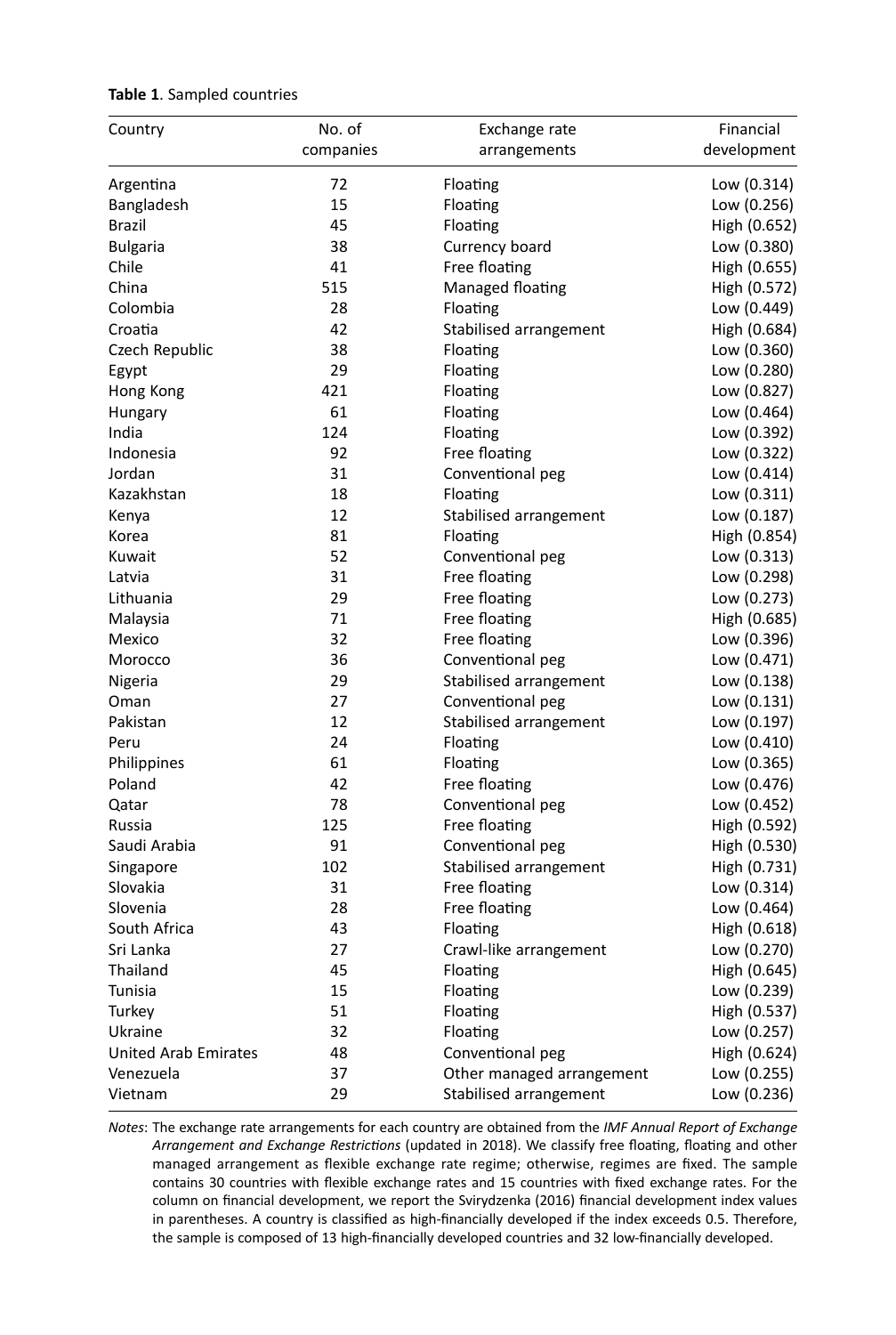| Variable        | Description                                                                                                                                                                                                                                                                                      |  |  |  |
|-----------------|--------------------------------------------------------------------------------------------------------------------------------------------------------------------------------------------------------------------------------------------------------------------------------------------------|--|--|--|
|                 | Company features (Thomson Reuters Worldscope database)                                                                                                                                                                                                                                           |  |  |  |
|                 | Capital expenditure The ratio of capital expenditure to total assets.                                                                                                                                                                                                                            |  |  |  |
| Q ratio         | Measures the market value of a company divided by its assets' replacement<br>cost                                                                                                                                                                                                                |  |  |  |
| СF              | Cash flow from operation measures, the cash flows generated and reflects<br>the marginal product of capital.                                                                                                                                                                                     |  |  |  |
| TAS             | Company total assets, a measure of the company size.                                                                                                                                                                                                                                             |  |  |  |
| Sales           | Sales expansion measures business growth.                                                                                                                                                                                                                                                        |  |  |  |
| For Fun         | A dummy variable, For_Fun = 1 if a company's ratio (Capital expenditure<br>- Cash flows)/Capital expenditure) is less than the country-industry sector<br>average ratio level to indicate a company is financially constrained and 0<br>indicates that the company is financially unconstrained. |  |  |  |
| TA              | A dummy variable, $TA = 1$ if the ratio of tangible assets to long-term<br>liabilities is less than the country-industry sector average ratio. Otherwise,<br>TA = 0 indicates financially unconstrained companies.                                                                               |  |  |  |
| CF AS           | A dummy variable, $CF\_AS = 1$ , if the cash flow ratio to total assets is less<br>than the country-industry sector average level. Otherwise, $CF\_AS = 0$<br>indicates financially unconstrained companies.                                                                                     |  |  |  |
| SAL             | A dummy variable, SAL = 1 if a company is financially constrained, i.e., if its<br>sales grow less than the country-industry sector average level. Otherwise,<br>SAL = 0 indicates financially unconstrained companies.                                                                          |  |  |  |
|                 | Macroeconomic context                                                                                                                                                                                                                                                                            |  |  |  |
| Shock           | The changes in the Fed's effective funds rate, source data from FRED,<br>Federal Reserve Bank of St. Louis.                                                                                                                                                                                      |  |  |  |
| <b>FAM</b>      | Net foreign assets, The World Bank WDI.                                                                                                                                                                                                                                                          |  |  |  |
| <b>RES</b>      | Reserves and related items, The IFS, IMF.                                                                                                                                                                                                                                                        |  |  |  |
| <b>RES IMP</b>  | Reserves (% imports), The IFS, IMF.                                                                                                                                                                                                                                                              |  |  |  |
| <b>RES DEBT</b> | Ratio of reserves to short-term external debt, The World Bank WDI.                                                                                                                                                                                                                               |  |  |  |
| RES M2          | Ratio of reserves to M2, The World Bank WDI.                                                                                                                                                                                                                                                     |  |  |  |
| GDP             | The real GDP growth rate, The World Bank WDI.                                                                                                                                                                                                                                                    |  |  |  |
| CAB             | The current account balance, The IFS, IMF.                                                                                                                                                                                                                                                       |  |  |  |
| CC              | A dummy variable for capital controls; $CC = 1$ to indicate a country manages<br>capital controls, if the country has Fernández et al. (2016) index value of<br>< $0.065$ ; otherwise, CC = 0.                                                                                                   |  |  |  |
| МP              | A dummy variable for macroprudential policy, MP is measured based on the<br>coarse classification index in Alam et al. (2019). We set MP = 1 to indicate<br>countries that adopt macroprudential policy; $MP = 0$ to mark countries that<br>don't apply a macroprudential policy.                |  |  |  |
|                 | Alternatives proxies for International Financial Shocks                                                                                                                                                                                                                                          |  |  |  |
| VIX             | Index for the implied volatility of the S&P 500 stock option, FRED, Federal<br>Reserve Bank of St. Louis.                                                                                                                                                                                        |  |  |  |
| ROF             | The Chari et al. (2020) index "risk-on/risk off".                                                                                                                                                                                                                                                |  |  |  |
| MPU             | The news-based US monetary policy uncertainty index of Baker et al. (2016).                                                                                                                                                                                                                      |  |  |  |
| EPU             | The news-based US economic policy uncertainty index of Baker et al. (2016).                                                                                                                                                                                                                      |  |  |  |

### **Table 2**. Variables description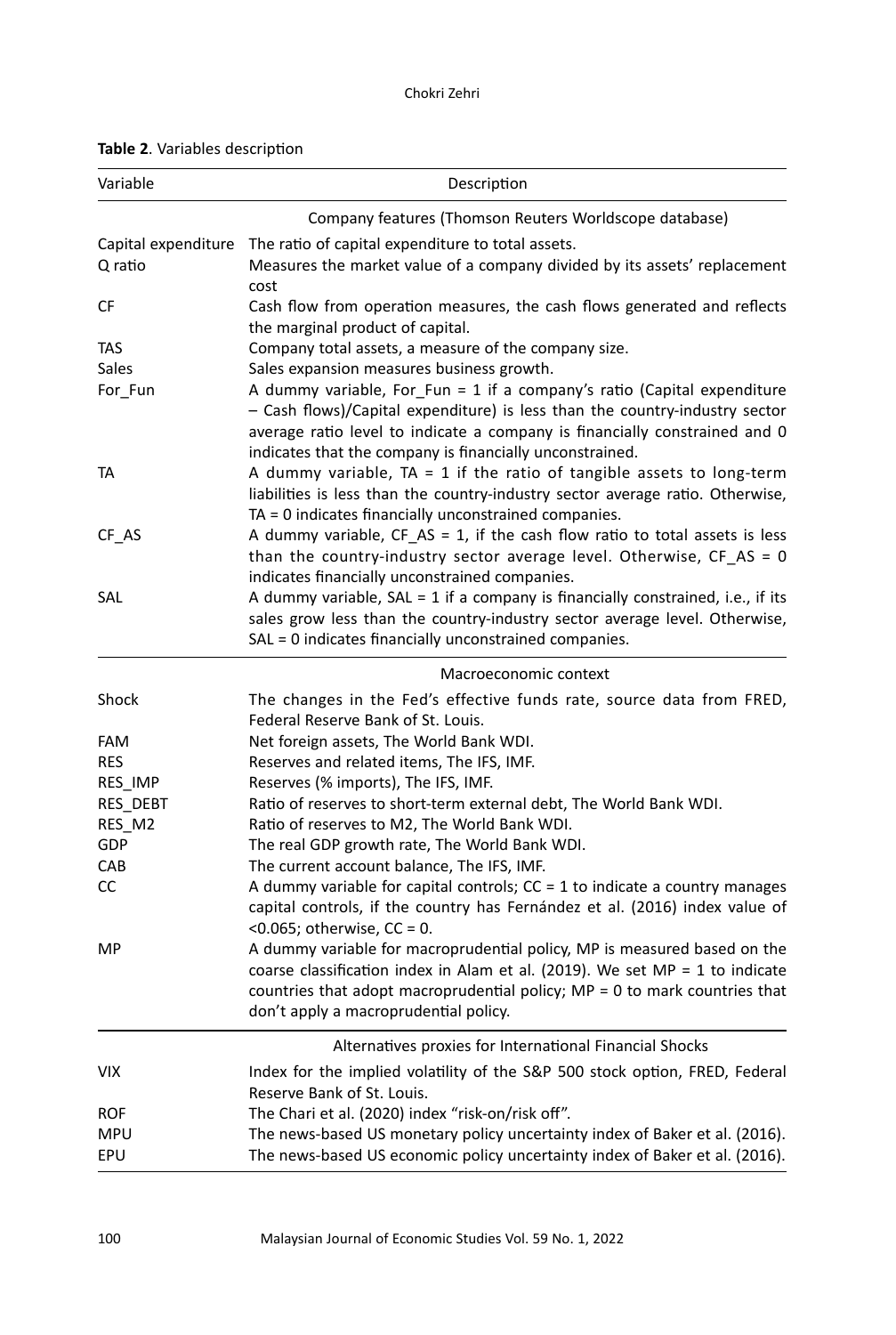Foreign Assets Management and Capital Expenditure: Firm-level Evidence from Emerging Market Economies

| Variable            | Obs.  | Mean      | Std. Dev. | Min         | Max      |
|---------------------|-------|-----------|-----------|-------------|----------|
| Capital expenditure | 39821 | 0.0724    | 0.1180    | 0.0000      | 1.0681   |
| Q ratio             | 39821 | 0.2151    | 0.2548    | 1.00E-06    | 2.4250   |
| CF                  | 30541 | 0.0704    | 0.2711    | $-37.6254$  | 69.4896  |
| <b>TAS</b>          | 31459 | 22.0740   | 2.9833    | 5.3927      | 33.4614  |
| Sales               | 34827 | 0.0962    | 0.6330    | -84.9367    | 111.9956 |
| For Fun             | 30905 | $-0.0001$ | 0.1653    | $-38.3180$  | 54.0414  |
| TA                  | 32854 | 0.0102    | 0.3364    | $-120.2350$ | 28.7530  |
| CF_AS               | 31985 | 5.0135    | 10.3768   | $-12.1350$  | 51.1152  |
| Shock               | 39821 | 1.1863    | 1.5226    | 0.0700      | 5.2400   |
| <b>FAM</b>          | 39821 | 0.0012    | 0.0758    | $-0.6233$   | 0.4254   |
| <b>RES</b>          | 31520 | 1.3587    | 2.3870    | 0.1247      | 25.3279  |
| RES IMP             | 30982 | 0.4128    | 1.2579    | 0.0457      | 1.3429   |
| RES_DEBT            | 29567 | 0.2376    | 2.9824    | 0.0845      | 5.6821   |
| RES_M2              | 32640 | 0.4157    | 1.8546    | 0.0015      | 0.4571   |
| GDP                 | 39821 | 0.0529    | 0.0312    | $-0.1481$   | 0.2617   |
| CAB                 | 39821 | $-1.6214$ | 4.5076    | $-12.3875$  | 16.3784  |
| <b>VIX</b>          | 39821 | 15.3533   | 7.1617    | 6.2618      | 37.0060  |
| <b>ROF</b>          | 39821 | 0.1638    | 1.3097    | $-3.6986$   | 1.9119   |
| <b>MPU</b>          | 39821 | 128.2747  | 28.1732   | 70.0833     | 176.4167 |
| EPU                 | 39821 | 96.5119   | 28.1954   | 56.0621     | 134.2509 |

|  | Table 3. Summary statistics |  |
|--|-----------------------------|--|
|--|-----------------------------|--|

*Source*: Author's calculations.

We control a couple of factors impacting capital expenditure in  $X_{ct}$  (Boateng et al., 2014; Muda & Naibaho, 2018) – the real GDP growth rate (GDP), which captures domestic capital expenditure opportunity (De Gregorio, 2005), and the current account balance (CAB), the main determinant of NFA (Lane & Milesi-Ferretti, 2001).

Following Aizenman et al. (2021), we include four common company-specific factors that determine capital expenditure behaviours in  $Z_{i,t}$ : 1) the Q ratio which measures the market value of a company divided by its market value assets (Q ratio), 2) cash flow from operation which measures the cash flows generated and reflects the marginal product of capital (CF), 3) company total assets which measures the company size (TAS), and 4) sales expansion measuring business growth (Sales). The existing literature has found that companies have higher capital expenditure when the Q ratio is higher, the company size is more prominent, and the business has higher cash flows and sales growth (Kadapakkam et al., 1998; Shin & Kim, 2002).

### *4.2 Data Sample*

We use a pooled ordinary least square regression on cross-company annual data to estimate equation (1), and we control for effects of year, company, industry sector and country. At a company level, we calculated the cluster-robust standard errors. Company-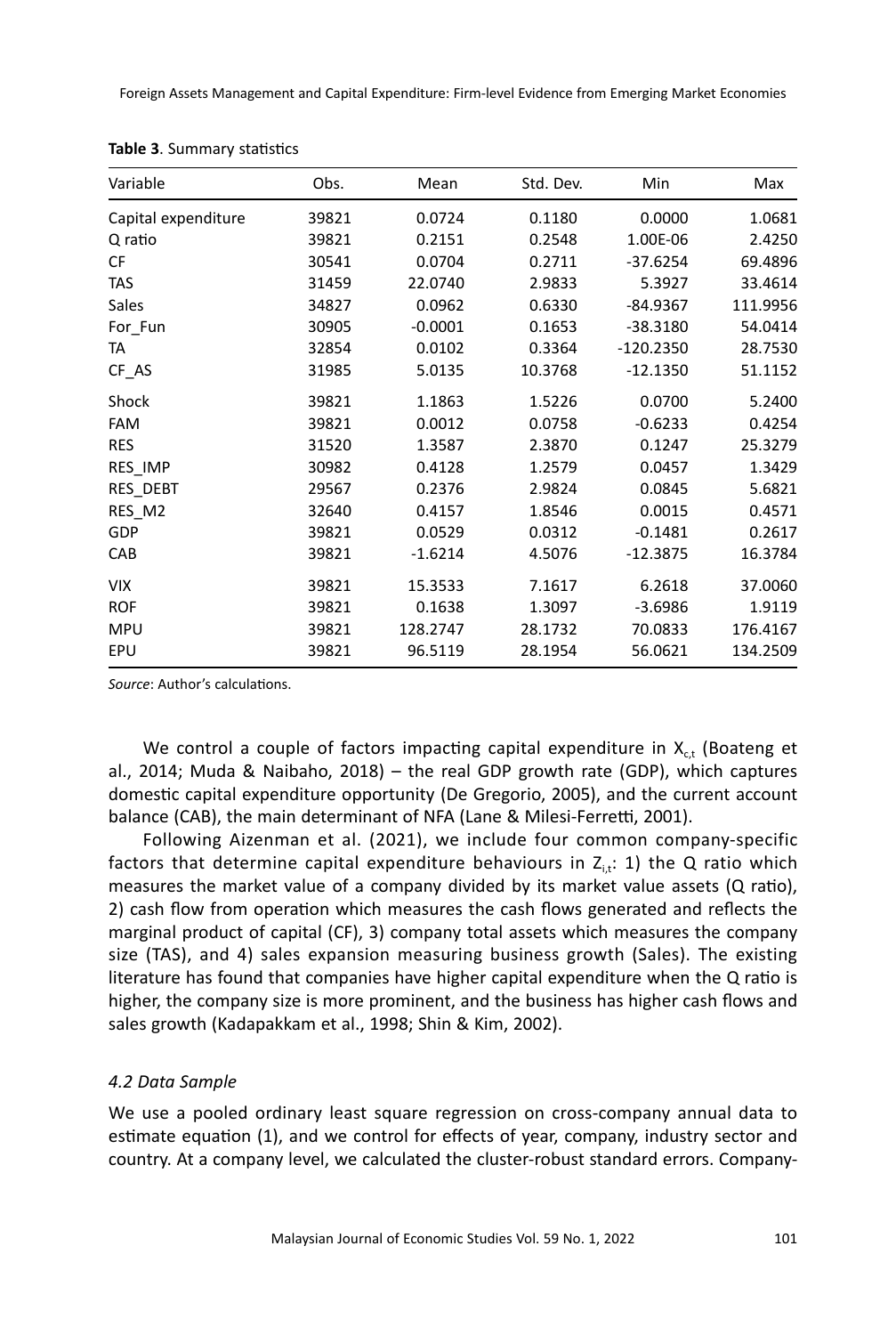level statistics were collected from 3,120 publicly listed companies in 45 emerging market economies from 2005 to 2020 in the Thomson Reuters Worldscope database. Table 1 reports the sampled countries. We register the number of companies, the exchange rate regime and the financial development level for each country.

## **5. Results and Discussion**

## *5.1 The Base Model for Company Capital Expenditure*

Table 4 reports the results for the regression of equation (1). Without explicitly accounting for the possibility that the effect of FAM is conditional on IFS, Column (1) shows that FAM is positively correlated with capital expenditure while IFS (Shock,) is negatively correlated with companies' capital expenditure. These findings align with previous studies presented in the literature review section (Fernández-Villaverde, 2010; Hwang, 2012). Besides, we found that higher current account surplus and real GDP growth promote capital expenditure in emerging market economies. The regression explains 12.1% of the capital expenditure variation ( $R^2 = 0.121$ ).

|                    | (1)         | (2)         | (3)         |
|--------------------|-------------|-------------|-------------|
| <b>FAM</b>         | $0.031***$  | $0.028***$  | $0.039***$  |
|                    | (0.005)     | (0.004)     | (0.006)     |
| Shock              | $-0.091***$ | $-0.093***$ | $-0.096***$ |
|                    | (0.004)     | (0.005)     | (0.008)     |
| $FAM \times Shock$ |             | $0.075***$  | $0.075***$  |
|                    |             | (0.011)     | (0.021)     |
| GDP                | $0.081***$  | $0.069***$  | $0.083***$  |
|                    | (0.011)     | (0.014)     | (0.019)     |
| CAB                | $0.025***$  | $0.014***$  | 0.001       |
|                    | (0.005)     | (0.002)     | (0.003)     |
| Q ratio            | $0.029***$  | $0.029***$  | $0.029***$  |
|                    | (0.003)     | (0.003)     | (0.003)     |
| CF                 | $0.018**$   | $0.019**$   | $0.019**$   |
|                    | (0.008)     | (0.008)     | (0.009)     |
| <b>TAS</b>         | $0.006***$  | $0.006***$  | $0.007***$  |
|                    | (0.001)     | (0.001)     | (0.001)     |
| Sales              | $0.023***$  | $0.021***$  | $0.024***$  |
|                    | (0.004)     | (0.007)     | (0.008)     |
| #Obs               | 39821       | 39821       | 39821       |
| $R^2$              | 0.121       | 0.121       | 0.125       |
|                    |             |             |             |

**Table 4**. The impact of FAM on capital expenditure (with IFS)

*Notes*: The table displays estimates for equation (1). FAM is measured by the net foreign assets/GDP ratio and one-year lag. We use, in column 3, FAM that removes the foreign assets collected via the increase in GDP per capita, surge of capital flows and short-term external debts. Standard errors are reported in parentheses. All panels include economy, industry sector, company and time effects. \*\*\*, \*\*, \* correspond to 1%, 5% and 10% significance.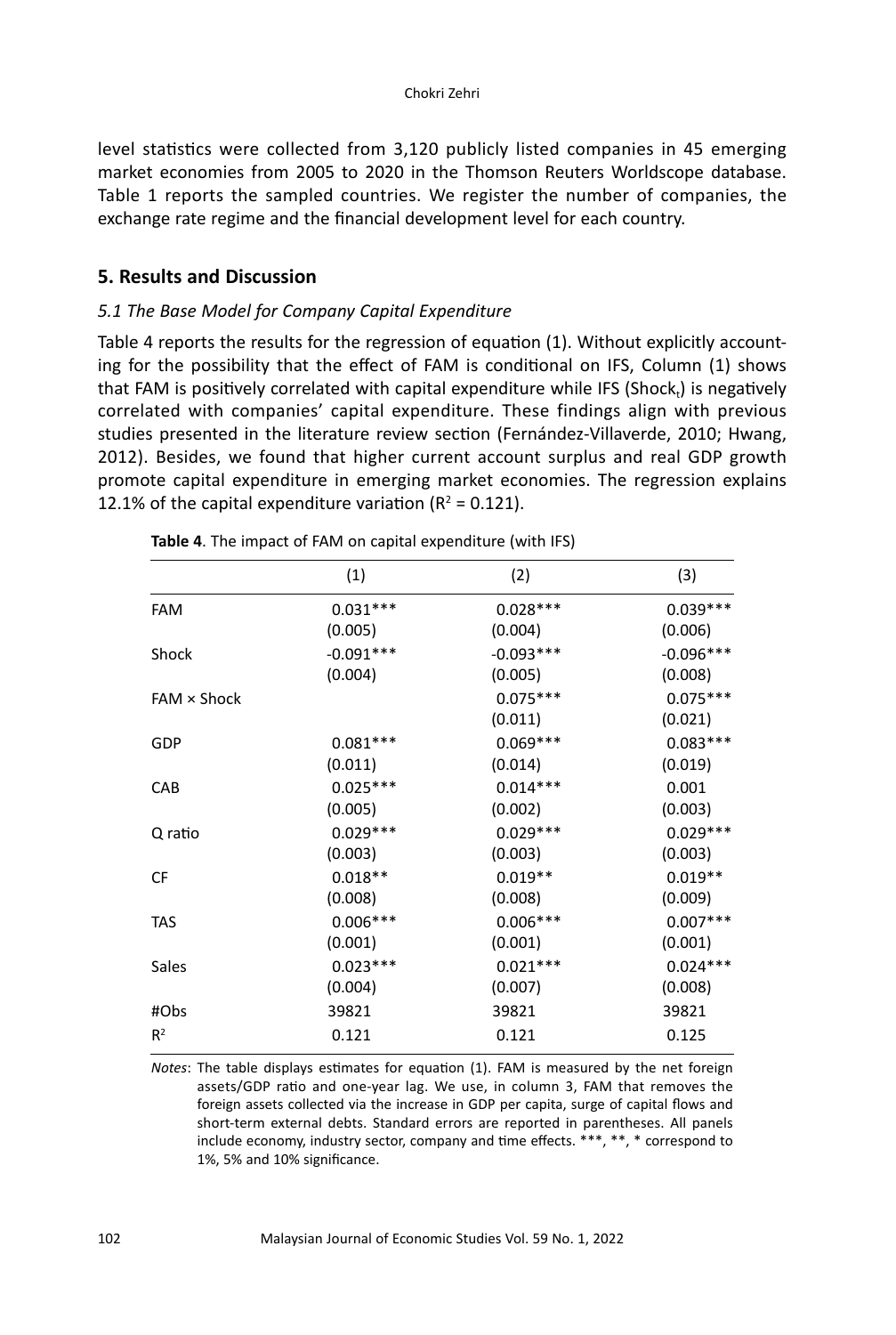The FAM effects conditional on IFS are reported in Column (2). The coefficients of  $\alpha_1$  and  $\alpha_3$  are positive and significant. The FAM marginal impact, consequently, is valued by '0.03+0.041 $*$ Shock $'$ , showing a positive association between FAM and capital expenditure. Besides, the overall impact is conditional on IFS – for a one standard deviation harmful IFS (Shock, = 0.093). A 1% increase in FAM is associated with a higher company capital expenditure ratio of about 2.8% (coefficient of FAM in column (2) in Table 4). This result is consistent with our expectation since an accumulation of foreign assets might enable emerging market economies to raise their capital expenditure. To better assess the economic significance of the impacts of FAM, we used the median company size in the gross domestic product average of each economy to evaluate the aggregated effects of FAM on companies' capital expenditure in that country. We found that the accumulation of 1 billion US dollars of foreign assets is associated with a capital expenditure of about 0.93 million more in the presence of one standard deviation of Shock,  $(1 - 0.93/0.93 = 0.075$  is the coefficient of FAM  $\times$  Shock in Column (2) in Table 4).

Column (3) presents the results using the FAM measurement purged of impacts from GDP per capita, net capital inflows and short-term external debts. Again, equivalent results are found unless the variables associated with FAM have more significant impacts. Our findings are more meaningful after considering the potential endogeneity problem arising from specific drivers affecting FAM and capital expenditure concurrently. Indeed, the estimated effect of FAM is even more prominent after controlling for the impact of the common factors.

#### *5.2 Company Heterogeneity: Financially Constrained/Unconstrained*

To finance their capital expenditure, companies often borrow externally, especially those in the corporate sector in emerging economies, and this trend has increased substantially at the beginning of the 2000s (Coppola et al., 2021). Nevertheless, crises and financial shocks that disrupt total loan availability and the resulting sudden stops of capital flows hinder companies' access to the international capital market. Moreover, companies with different financial constraints show different expenditure patterns when faced with uncertainty shocks.

This part examines how companies' capital expenditure responds differently to FAM in the presence of IFS and considers the financial restrictions applied to these companies. Accordingly, we expand our baseline model through a financial restriction proxy – RESTRICT<sub>it</sub> – and its interaction term with FAM<sub>ct−1</sub>, Shock<sub>t</sub>, and FAM<sub>ct−1</sub>\*Shock<sub>t</sub>, as follows:

$$
\begin{aligned} CE_{i,t} &= \beta + \partial_j + E_t + \alpha_1\text{ FAM}_{c,t-1} + \alpha_2\text{ Shock}_t + \alpha_3\text{ FAM}_{c,t-1} * \text{Shock}_t + \phi_1\text{ RESTRICT}_{i,t} + \\ & \varphi_2\text{ RESTRICT}_{i,t} * \text{FAM}_{c,t-1} + \varphi_3\text{ RESTRICT}_{i,t} * \text{FAM}_{c,t-1} * \text{Shock}_t + \gamma X_{c,t} + \mu Z_{i,t} + \epsilon_{i,t} \end{aligned} \hspace{.25cm} (2)
$$

We use the heterogeneity-based difference-in-difference approach (Liu et al., 2021; Ravallion & Chen, 2005) to generate dichotomous dummy variables that categorise a company as financially constrained or unconstrained. We define three firm-level financial constraint measurements included in RESTRICT<sub>it</sub> in equation (2). Our first financial restraint measure is the company's ability to access foreign funding, calculated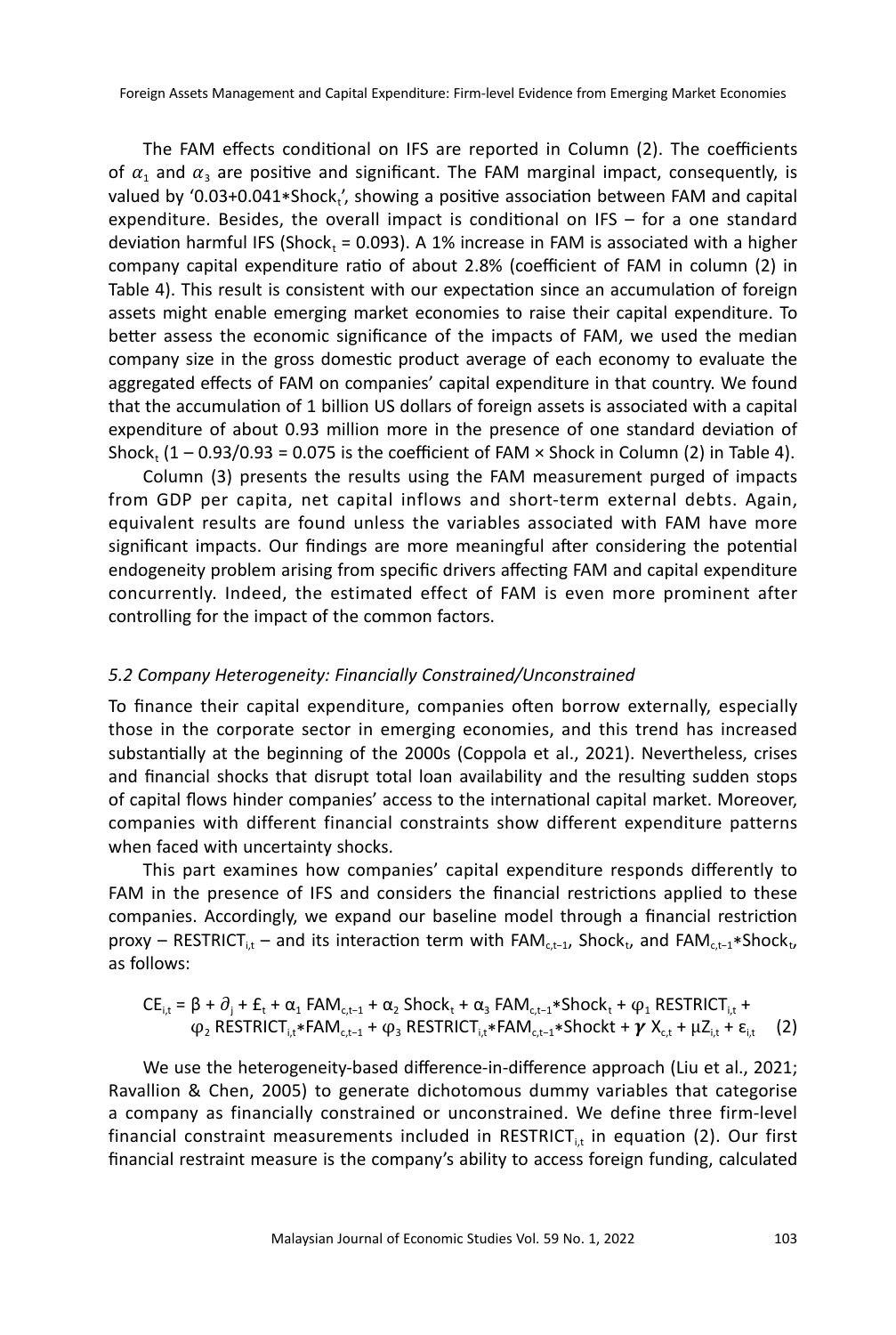through the ratio (capital expenditure – cash flows)/capital expenditure (Rajan & Zingales, 1998). We argue that higher ratio measurement in emerging markets may indicate firms' superior borrowing capability, reflecting firms' better access to external finance sources (possibly superior management, better reputation, etc.). Due to periods of adverse global financial shocks, high borrowing capacity firms access more external fund sources than lower capacity firms. We generate  $-$  For Fun = 1 – to denote a company as constrained when the percentage is lower than the economy average and 0 for an unconstrained company. Tangible assets to long-term liabilities is our second ratio. Since tangible assets are employed to lower default on long-term credit, a smaller insolvency risk is associated with a higher ratio of tangible assets to long-term debt. A dummy variable 'TA' is generated. TA = 1, when the ratio is lesser than the countryindustry sector average level, and 0 for unconstrained companies.

Cash flow to total assets (CF\_AS) is our third ratio. If the ratio value is lower than the economy average, the company is constrained. Otherwise, it is financially unconstrained. The fourth variable is sales growth (SAL). Again, a company is financially constrained if its sales growth is lower than the country-industry sector average level.

The results of the second equation are reported in Table 5. Column (1) reveals that constrained companies (assessed by For\_Fun) have a different expenditure behaviour than financially unconstrained companies when responding to FAM policy within IFS. Despite that most companies respond to FAM positively, the capital expenditure of financially constrained companies is less sensitive to FAM than the expenditure of unconstrained companies. Based on our results, the overall impact of FAM on unconstrained companies is 0.041 + 0.069\*Shock, while it is 0.009 + 0.013\*Shock for financially constrained companies. This result shows the different impacts of FAM on the two types of companies. Financially unconstrained firms are more responsive to FAM irrespective of the magnitude of external shock. On average, financially unconstrained firms are more responsive than financially constrained firms. In addition, the responses of unconstrained firms' capital expenditure to FAM intensify sharply as the magnitude of adverse shocks increases. By contrast, the effect of FAM on capital expenditure in financially constrained firms appears to be relatively small and it becomes insignificant when there is large external shock, favourable or adverse. These results are consistent with Gomez-Gonzalez et al. (2020), who found that companies with smaller insolvency respond better to shocks to monetary policy. Columns (2) and (3) report similar results, using TA and CF\_AS to define financially constrained companies. In addition, despite that For\_Fun and TA proxied constraints from various forms, they may both reflect a global feature of companies' restrictions.

In sum, FAM positively affects companies' capital expenditure in emerging market economies; the size of this effect varies throughout companies. Financially unconstrained companies respond more to a favourable effect of FAM compared to constrained companies. These results highlight the relevance of considering the heterogeneity of companies when studying the effect of global policies like FAM policy on economic and financial aggregates. These global policies seem to be ineffective in constrained companies. For more policy efficiency, policymakers in emerging market economies should apply the appropriate policy according to the category of company, financially constrained or not.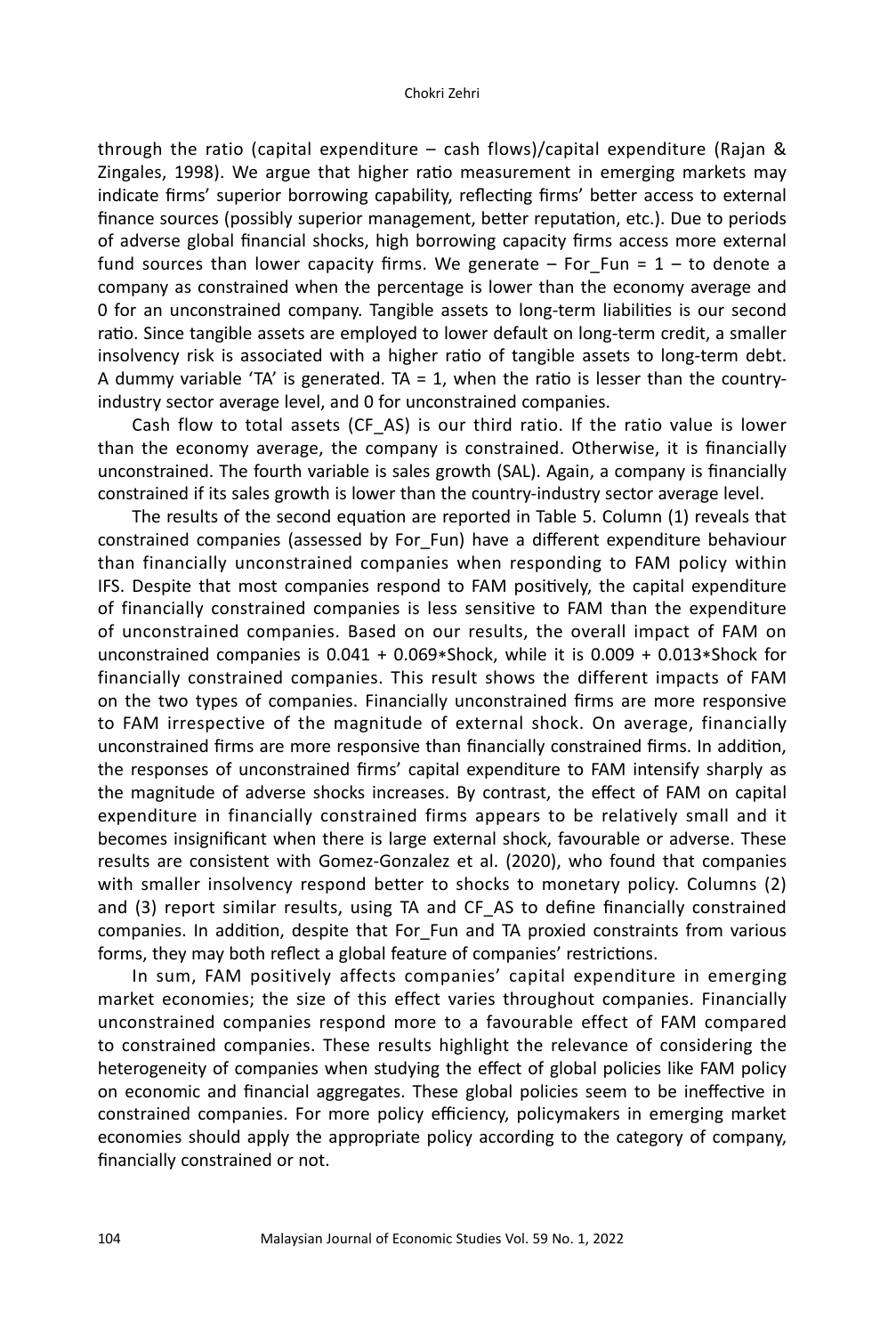|                              | (1)                    | (2)                    | (3)                    | (4)                    |
|------------------------------|------------------------|------------------------|------------------------|------------------------|
| FAM                          | $0.041***$<br>(0.008)  | $0.040***$<br>(0.009)  | $0.037***$<br>(0.008)  | $0.027***$<br>(0.005)  |
| Shock                        | $-0.087***$<br>(0.007) | $-0.085***$<br>(0.006) | $-0.086***$<br>(0.004) | $-0.093***$<br>(0.006) |
| FAM × Shock                  | $0.069***$<br>(0.018)  | $0.119***$<br>(0.013)  | $0.071***$<br>(0.022)  | $0.043***$<br>(0.011)  |
| For_Fun                      | $-0.008***$<br>(0.002) |                        |                        |                        |
| For_Fun × FAM                | $-0.031***$<br>(0.009) |                        |                        |                        |
| For_Fun × Shock              | $-0.006**$<br>(0.003)  |                        |                        |                        |
| <b>TA</b>                    |                        | $-0.014***$<br>(0.002) |                        |                        |
| TA × FAM                     |                        | $-0.025***$<br>(0.008) |                        |                        |
| TA × Shock                   |                        | $-0.009***$<br>(0.001) |                        |                        |
| $TA \times FAM \times Shock$ |                        | $-0.121***$<br>(0.022) |                        |                        |
| CF_AS                        |                        |                        | $-0.021***$<br>(0.001) |                        |
| $CF$ AS $\times$ FAM         |                        |                        | $-0.019***$<br>(0.006) |                        |
| $CF\_AS \times Shock$        |                        |                        | $-0.011***$<br>(0.003) |                        |
| SAL                          |                        |                        |                        | $-0.011***$<br>(0.002) |
| SAL × FAM                    |                        |                        |                        | $-0.018***$<br>(0.003) |
| SAL × Shock                  |                        |                        |                        | $-0.007***$<br>(0.002) |
| #Obs                         | 31627                  | 33694                  | 29397                  | 30648                  |
| R <sup>2</sup>               | 0.120                  | 0.121                  | 0.119                  | 0.120                  |

| <b>Table 5</b> . The impact of FAM and IFS on capital expenditure in financially constrained and |
|--------------------------------------------------------------------------------------------------|
| unconstrained companies                                                                          |

*Notes*: The table displays estimates controlling for company diversity in financial restraints. Column (1) represents the company's access to foreign funding to finance capital expenditure (*For\_Fun*). The estimates using the company's long-term liabilities to its physical assets (tangible assets) as a proxy for the company's financial restraints (*TA*), are reported in Column (2). The ratio of cash flow to total assets (*CF\_AS*), to measure company's financial constraints are reported in Column (3); the sales growth (SAL) in Column (4). For\_Fun, TA, CF\_AS and SAL are used as dummy variables. For 'For\_Fun' and 'TA', 1 is assigned when a company-year value exceeds the mean value in the branch of industry; and 0 otherwise. The third and fourth measurements, CF\_AS and SAL, are the cash flow ratio to total assets and the sales growth, respectively. A company is financially constrained if each ratio from CF\_AS and SAL is less than the mean value of the branch of industry; otherwise, the company is financially unconstrained. The results of *GDP*, *CAB*, *Q ratio*, *CF*, *TAS* and *Sales* are not reported to lighten content. Standard errors are reported in parentheses. All panels include economy, industry sector, company and time effects. \*\*\*, \*\*, \* correspond to 1%, 5% and 10% significance.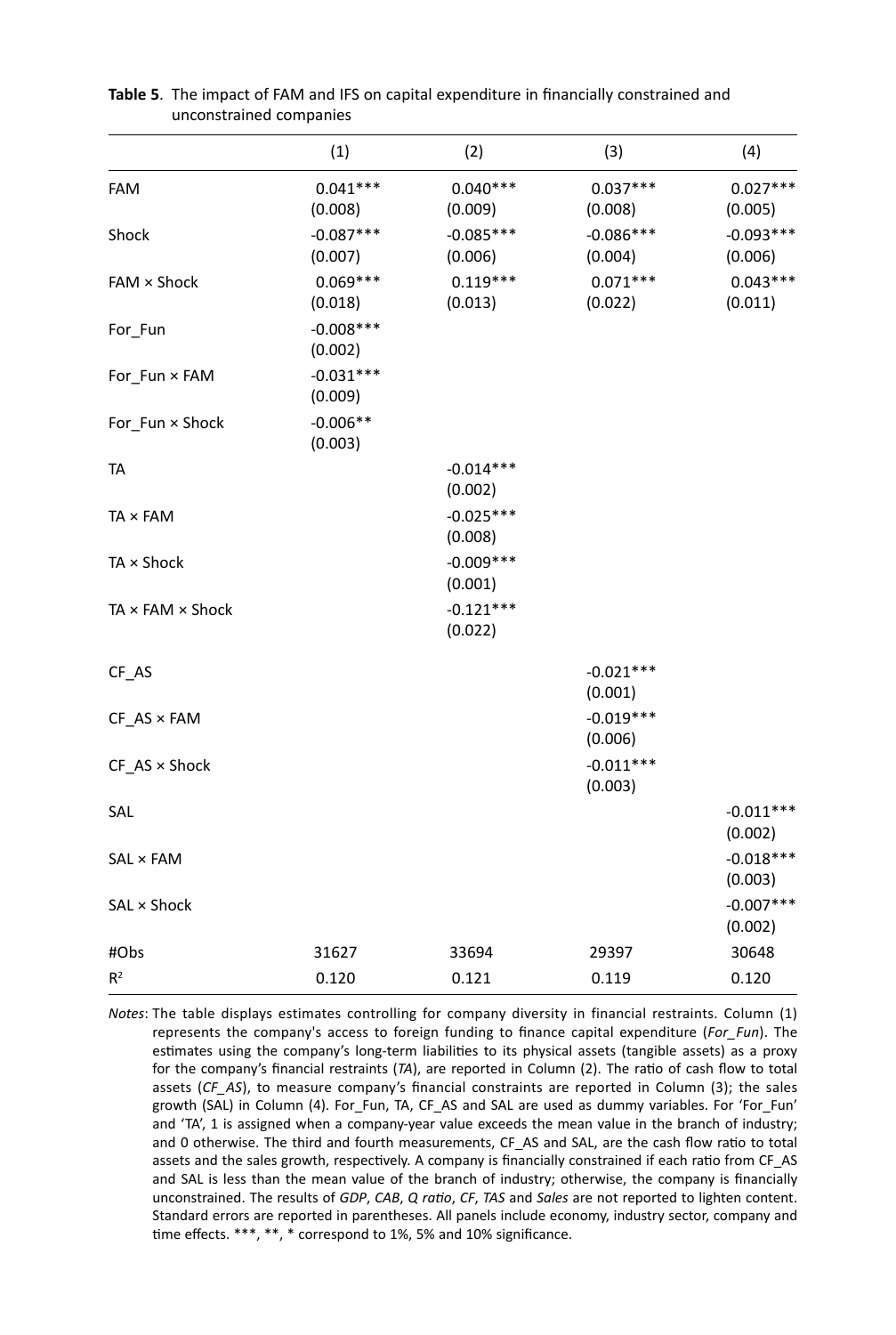#### *5.3 Capital Controls and Macroprudential Policy Coordination*

The Mundell-Fleming theory proposes that an economy can be protected against IFS and ensure the independence of its monetary policy by using a floating exchange rate regime or by applying restrictions on capital flow movements. Therefore, there is a need to coordinate different macroeconomic policies to ensure macroeconomic stability (Zehri, 2020). Traditionally, emerging economies have used restrictive policies such as capital controls and macroprudential policy to protect themselves from IFS.

There is evidence that capital controls can insulate the economy against IFS. Pastor and Wise (2015) found that countries applying restrictions on capital flows recovered well from the global recession of 2008. Capital controls are re-employed in many emerging market economies after the 2008 financial crisis (Gallagher, 2011). The International Monetary Fund considers capital controls an effective instrument to stabilise financial markets. Furthermore, emerging markets' vulnerability to IFS calls for policymakers to employ additional policy tools. There is growing awareness that macroprudential policies can also play an important role in stabilising emerging markets. Therefore, it is interesting to examine how FAM may have different effects on countries that use capital controls and apply macroprudential policy compared to countries that do not have capital controls or a macroprudential policy. Besides, the macroprudential policy and capital controls complement net foreign assets in insulating emerging market economies against IFS (Eichengreen, 2010).

To compare between economies with capital controls and macroprudential policy and those without,<sup>1</sup> we expand the baseline model with capital controls and macroprudential policy as follows:

$$
CE_{i,t} = \beta + \partial_j + E_t + \alpha_1 FAM_{c,t-1} + \alpha_2 Shock_t + \alpha_3 FAM_{c,t-1} * Shock_t + \phi_1 CONTROL_{i,t} + \phi_2 CONTROL_{i,t} * FAM_{c,t-1} + \gamma X_{c,t} + \mu Z_{i,t} + \epsilon_{i,t}
$$
\n(3)

where CONTROL $_i$ , includes proxies showing if an economy applies capital controls or implements macroprudential policy. We keep the same explicative variables as in the first equation. In addition, dummy variables categorising economies based on capital controls and a macroprudential policy are used to interpret the findings of the interaction terms.

For economies with capital controls (CC), we create a dummy variable that relied on the Fernández et al. (2016) index. When the economy has a Fernández et al. (2016) index value lower than  $0.041$ ,<sup>2</sup> we set CC = 1 to denote that this economy applies capital controls. Otherwise, we assigned  $CC = 0$  for countries without restrictions on capital movements. Likewise, we generated  $-$  MP  $-$  a second dummy variable that indicates whether countries adopt a macroprudential policy or not. The data for MP are obtained from the study of Alam et al. (2019). Again, we set  $MP = 1$  to indicate countries that adopt a macroprudential policy, and MP = 0, otherwise.

<sup>1</sup> The integrated Macroprudential Policy Database (iMaPP) database of Alam et al. (2019) provides: (1) dummy-type indices of tightening and loosening actions for 17 macroprudential policy instruments and their subcategories, (2) detailed description of each policy action, and (3) country-level averages of the regulatory limits on loan-to-value (LTV) ratios at a monthly frequency.

<sup>&</sup>lt;sup>2</sup> The average of the Fernández et al. (2016) index across our country sample.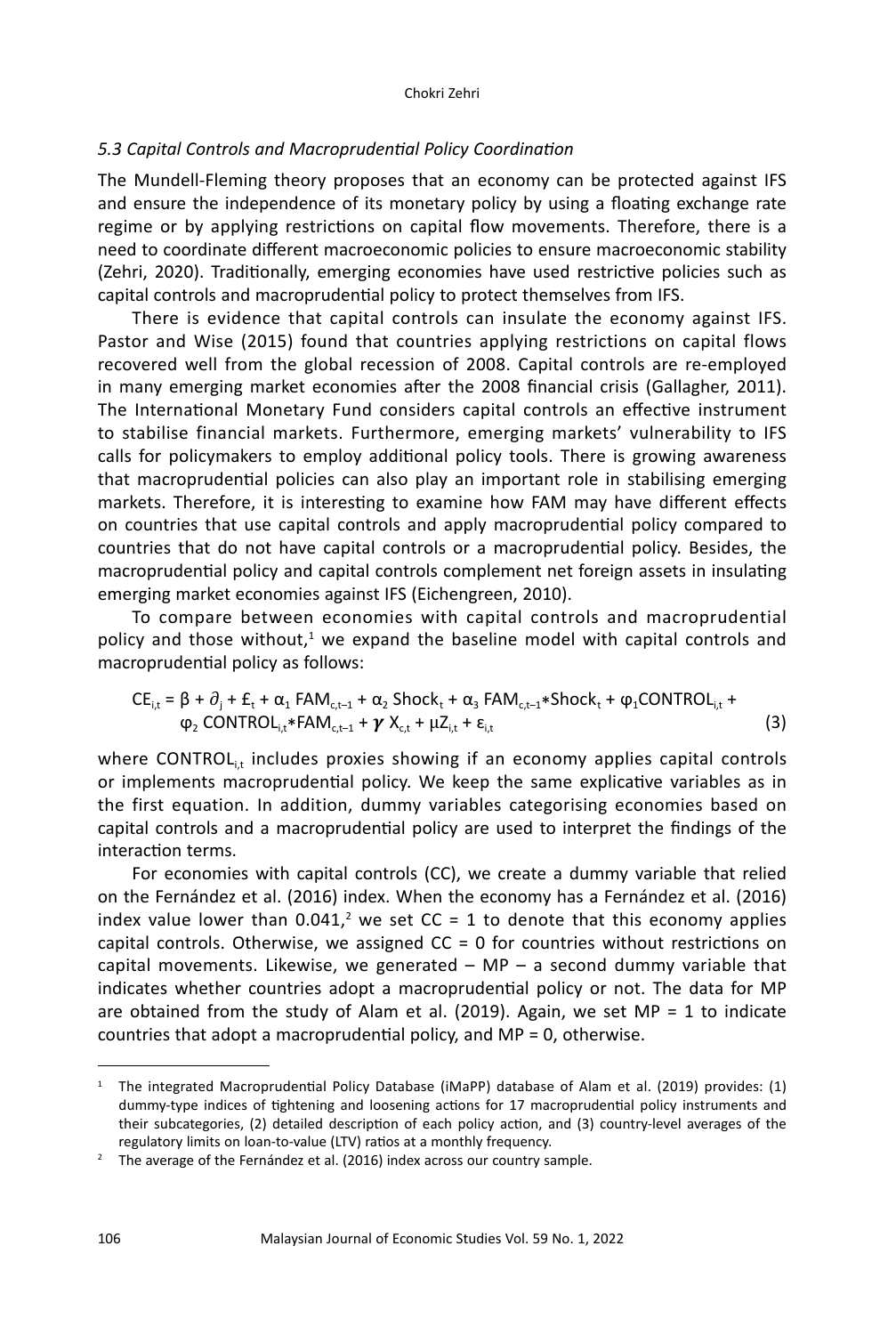Table 6 reports the results of this exercise. The estimates for capital controls and macroprudential policy are displayed in Columns (1) and (2). The findings for economies applying macroprudential policy and capital controls are reported in Column (3). FAM impact is evaluated as 0.004 + 0.025\*Shock in Column (1); however, this effect is insignificant, indicating that capital expenditure in emerging market economies with a liberalised capital account is unresponsive to FAM. Nevertheless, we did not find a substantial effect of FAM, and FAM seems to reduce the adverse effect of IFS (negative coefficient of 'Shock'). However, economies with capital controls display higher capital expenditure, and the effect of FAM is significantly stronger than in countries without capital controls. The marginal impact of FAM in countries with capital controls is 0.053 + 0.062\*Shock; at the average level of Shock, a 1% increase in FAM is associated with

|                   | (1)                    | (2)                    | (3)                    | (4)                    | (5)                    | (6)                    | (7)                    |
|-------------------|------------------------|------------------------|------------------------|------------------------|------------------------|------------------------|------------------------|
| <b>FAM</b>        | 0.004<br>(0.005)       | $0.020***$<br>(0.005)  | $0.018***$<br>(0.003)  | 0.007<br>(0.012)       | $0.021***$<br>(0.004)  | $0.020***$<br>(0.003)  | 0.006<br>(0.018)       |
| Shock             | $-0.089***$<br>(0.005) | $-0.152***$<br>(0.020) | $-0.089***$<br>(0.004) | $-0.081***$<br>(0.004) | $-0.159***$<br>(0.022) | $-0.087***$<br>(0.006) | $-0.069***$<br>(0.007) |
| FAM × Shock       | $0.019*$<br>(0.009)    | $0.029**$<br>(0.012)   | $0.031***$<br>(0.010)  | $0.030**$<br>(0.013)   | $0.034**$<br>(0.011)   | $0.039***$<br>(0.012)  | $0.032**$<br>(0.014)   |
| CC                | $0.005***$<br>(0.001)  |                        |                        |                        |                        |                        |                        |
| $CC \times FAM$   | $0.051***$<br>(0.010)  |                        |                        |                        |                        |                        |                        |
| $CC \times$ Shock | $0.009***$<br>(0.003)  |                        |                        |                        |                        |                        |                        |
| MP                |                        | $0.020***$<br>(0.006)  |                        |                        |                        |                        |                        |
| $MP \times FAM$   |                        | 0.072<br>(0.143)       |                        |                        |                        |                        |                        |
| $MP \times$ Shock |                        | $0.034***$<br>(0.011)  |                        |                        |                        |                        |                        |
| #Obs              | 21854                  | 23864                  | 30427                  | 25138                  | 11357                  | 11237                  | 26381                  |
| $R^2$             | 0.121                  | 0.109                  | 0.113                  | 0.112                  | 0.107                  | 0.121                  | 0.125                  |

**Table 6**. The impact of FAM, capital controls, and macroprudential policy on capital expenditure

*Notes*: The table displays estimates using capital controls and macroprudential policy variables. 'CC' denotes a capital control dummy variable [*CC* = 1 when Fernández et al. (2016) index exceeds 0.057 (the mean of Fernández et al. (2016) index in our sample); = 0, otherwise]; *MP*, a dummy variable, shows the application or not of a macroprudential policy. [*MP* = 1 if a macroprudential policy is applied; 0, otherwise); CC&MP measures countries with both capital controls and macroprudential policy. Columns  $(4) - (5)$  use both CC and MP for countries with flexible (30 countries) and fixed exchange rates (15 countries), respectively. Columns  $(6) - (7)$  use both CC and MP for high- (13 countries) and low- (32 countries) financially developed countries, respectively. Results of GDP, CAB, Q ratio, CF, TAS and Sales are not reported. Standard errors are reported in parentheses. All panels include economy, industry sector, company and time effects. \*\*\*, \*\*, \* correspond to 1%, 5% and 10% significance.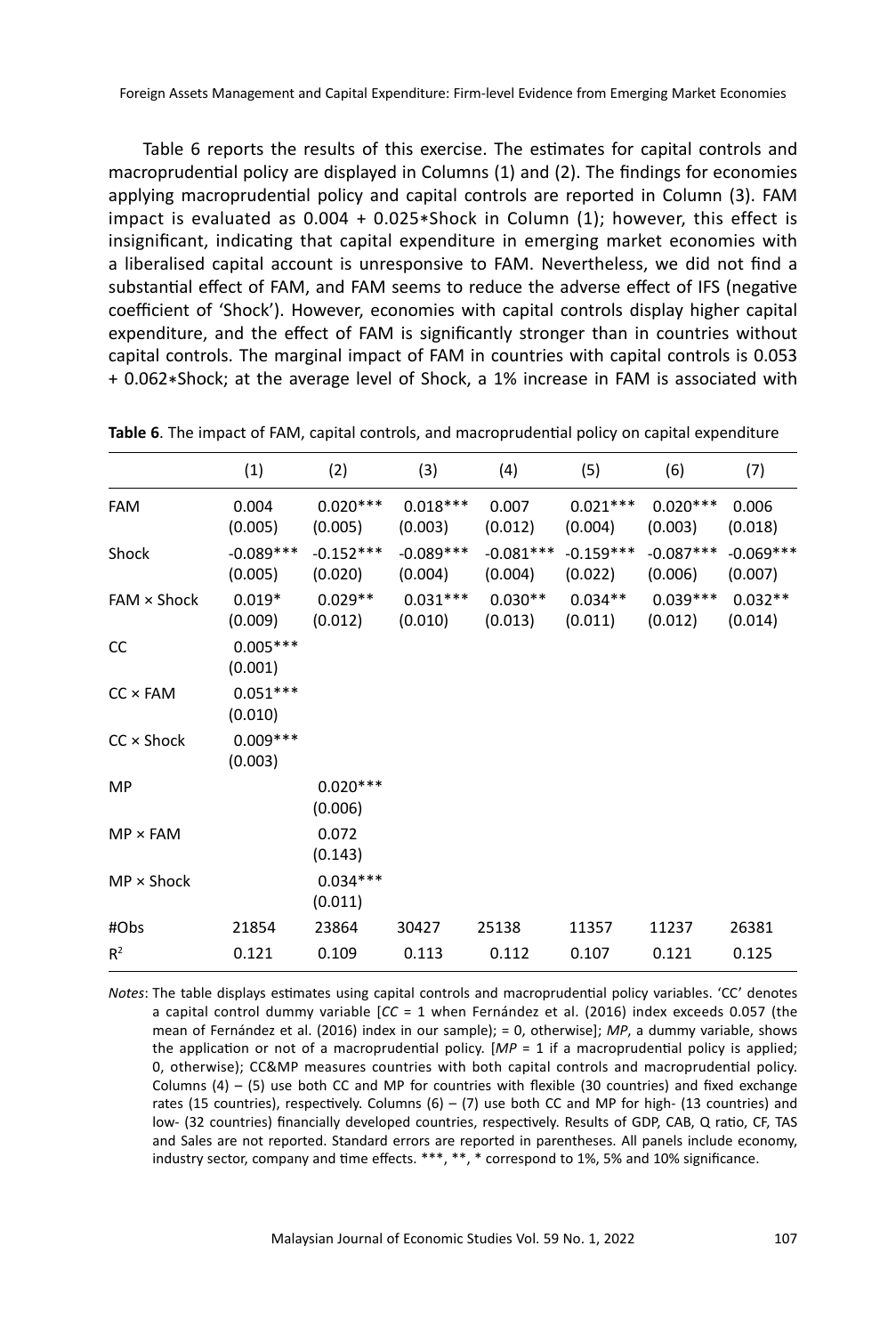capital expenditure that is about 5% higher. These results support the complementary role of capital controls and foreign assets found in the previous studies. The harmful impact of IFS on capital expenditure is smaller in economies applying capital flows restrictions than others, verifying capital controls' function in insulating against shocks. However, we found no statistical evidence that FAM plays a different role in reducing the adverse impact of IFS in economies regarding their use or not of capital controls. We found evidence that adopting a macroprudential policy mitigates the adverse effect of IFS on capital expenditure, as MP×Shock is estimated to be positive and significant. Besides, Column (2) shows a favourable impact of FAM on capital expenditure in economies without a macroprudential policy (the coefficients of FAM and FAM×Shock are both positive and significant). Countries that adopt a macroprudential policy have higher capital expenditure. However, we found no evidence that capital expenditure responds differently to FAM in countries that adopt a macroprudential policy than others (MP×FAM is not significant).

Column (3) shows that FAM has a more substantial positive effect on capital expenditure in economies combining capital controls and macroprudential policy than in others. Based on these findings, a well-coordinated restrictive policy (capital controls or macroprudential policy) may effectively protect against harmful IFS. Moreover, these findings call for harmonising policies to face adverse international shocks (Zehri, 2022).

For further development, we examine the role of exchange regime management and financial development in dampening the effects of IFS and supporting companies' capital expenditure. First, the literature suggests that emerging economies are sensitive to shocks from the world's biggest economies through the exchange rate regime (Yeyati & Williams, 2012). The literature suggests that the floating exchange rate may dampen shocks (Broda, 2006). Besides, a flexible exchange rate regime in emerging market economies attenuates financial instability and mitigates the effects of IFS (Blanchard et al., 2010). We control the exchange rate regime management and examine if our findings are changed. We divided our sample into flexible and fixed exchange rate regimes; the results are displayed in columns (4) and (5), respectively. In line with the literature, our results suggest that a floating exchange rate mitigates the harmful impact of IFS on companies' capital expenditure. This effect is stronger in countries with a fixed exchange rate.

Second, companies in a more developed financial system are likely to have more alternative funding sources and respond better to IFS. In this case, the international transmission of financial shocks should be reduced (Ongena et al., 2015). To investigate whether the results in columns 1-3 vary based on the country's level of financial development, we divided our sample into financially developed and financially repressed economies. The financial development data are obtained from Svirydzenka (2016), who established a classification of 180 economies according to their level of financial development. The results for financially developed and financially repressed countries are reported in columns (6) and (7). The last Column in Table 1 displays the classification of our country sample according to the financial development level. The findings support stronger mitigation of the adverse impact of IFS on company capital expenditure in more financially developed systems. Furthermore, when capital controls and macroprudential policies are introduced concurrently, a higher level of financial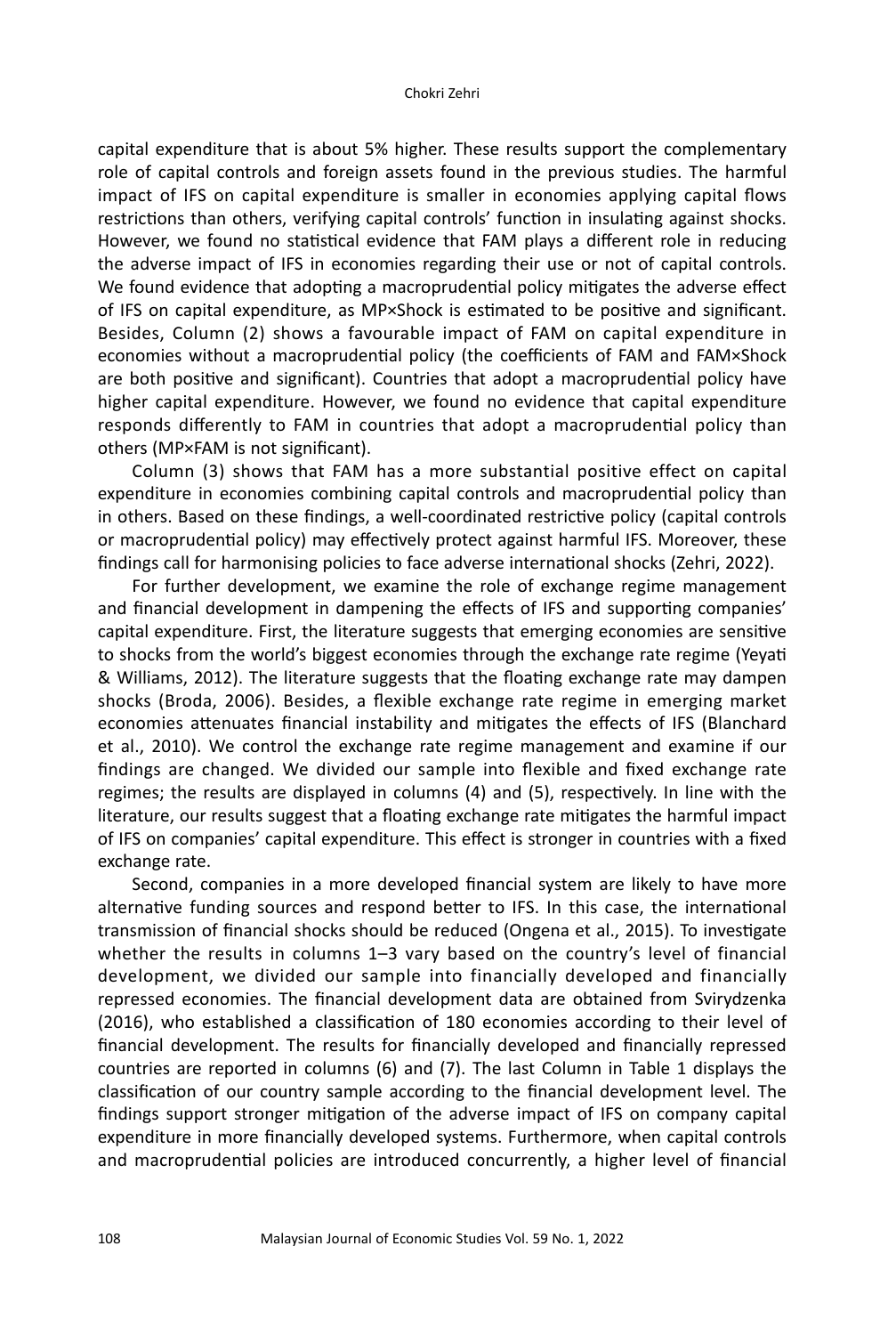development facilitates their effectiveness in dampening the adverse effects of IFS and supports companies' capital expenditure. This effect is stronger than in economies with a less developed financial system, where the coefficient is only 0.012.

#### **6. Robustness Checks**

In this part, we check the robustness of our findings by testing the changes occurring following the use of different proxies of FAM and IFS.

First, we explore the sensitivity of our estimates to alternative measures of FAM by applying four measures alternative to FAM-1 (Sula & Oguzoglu, 2021). Column (1) in Table 7 reports the estimates using the balance of payments IMF data on reserves and related items (RES). The literature shows that policymakers pursue a set of variables matching reserves accumulation with measures of instability or exposure. Consequently, we used three variables to assess reserve adequacy's preventive motivations in the next three columns. First, we scaled reserves with imports (RES\_IMP) which measures the imports coverage. Second, we use the country's ability to cover its external liabilities through foreign reserves – the ratio of reserves to short-term external debt (RES\_DEBT). Third, we include the potential need for foreign reserves from the local market – the ratio of reserves to broad money (RES\_M2).

Globally, the results are similar to those in Column (2) of Table 4, with slight discrepancies. We note a marginal change in the estimates' values and a decrease in the significance level for the interaction terms. The considerable difference is observed in Column (4), Shock, is estimated to be non-significant, yet still negative. In general, the new findings are fundamentally stable, showing the robustness of our findings through the use of alternative proxies of FAM.

Second, we used four alternative measurements of shocks in IFS other than the Fed's funds rate (Shock). The VIX index (noted VIX) is our first proxy IFS. 'VIX' assesses

|                    | (1)                    | (2)                    | (3)                    | (4)                   |
|--------------------|------------------------|------------------------|------------------------|-----------------------|
| <b>FAM</b>         | $0.018***$<br>(0.003)  | $0.021***$<br>(0.005)  | $0.031***$<br>(0.008)  | $0.043***$<br>(0.008) |
| Shock              | $-0.139***$<br>(0.005) | $-0.095***$<br>(0.004) | $-0.152***$<br>(0.010) | $-0.031$<br>(0.042)   |
| $FAM \times Shock$ | $0.021**$<br>(0.011)   | $0.021**$<br>(0.009)   | $0.067**$<br>(0.029)   | $0.061**$<br>(0.027)  |
| #Obs               | 24831                  | 28076                  | 21583                  | 26374                 |
| $R^2$              | 0.121                  | 0.120                  | 0.122                  | 0.118                 |
|                    |                        |                        |                        |                       |

|  |  | Table 7. Alternative FAM variables, the impact of FAM on capital expenditure |  |  |  |  |
|--|--|------------------------------------------------------------------------------|--|--|--|--|
|--|--|------------------------------------------------------------------------------|--|--|--|--|

*Notes*: The table displays equation (1) estimates using alternative lagged FAM variables. Column (1) employs reserves and related items 'RES'; Column (2) uses scaled reserves with imports 'RES\_IMP'; Column (3) uses the ratio of reserves to short-term external debt 'RES\_DEBT' and (4) uses the ratio of reserves to broad money 'RES\_M2'. Results of GDP, CAB, Q ratio, CF, TAS and Sales are not reported. Standard errors are reported in parentheses. All panels include economy, industry sector, company and time effects. \*\*\*, \*\*, \* correspond to 1%, 5% and 10% significance.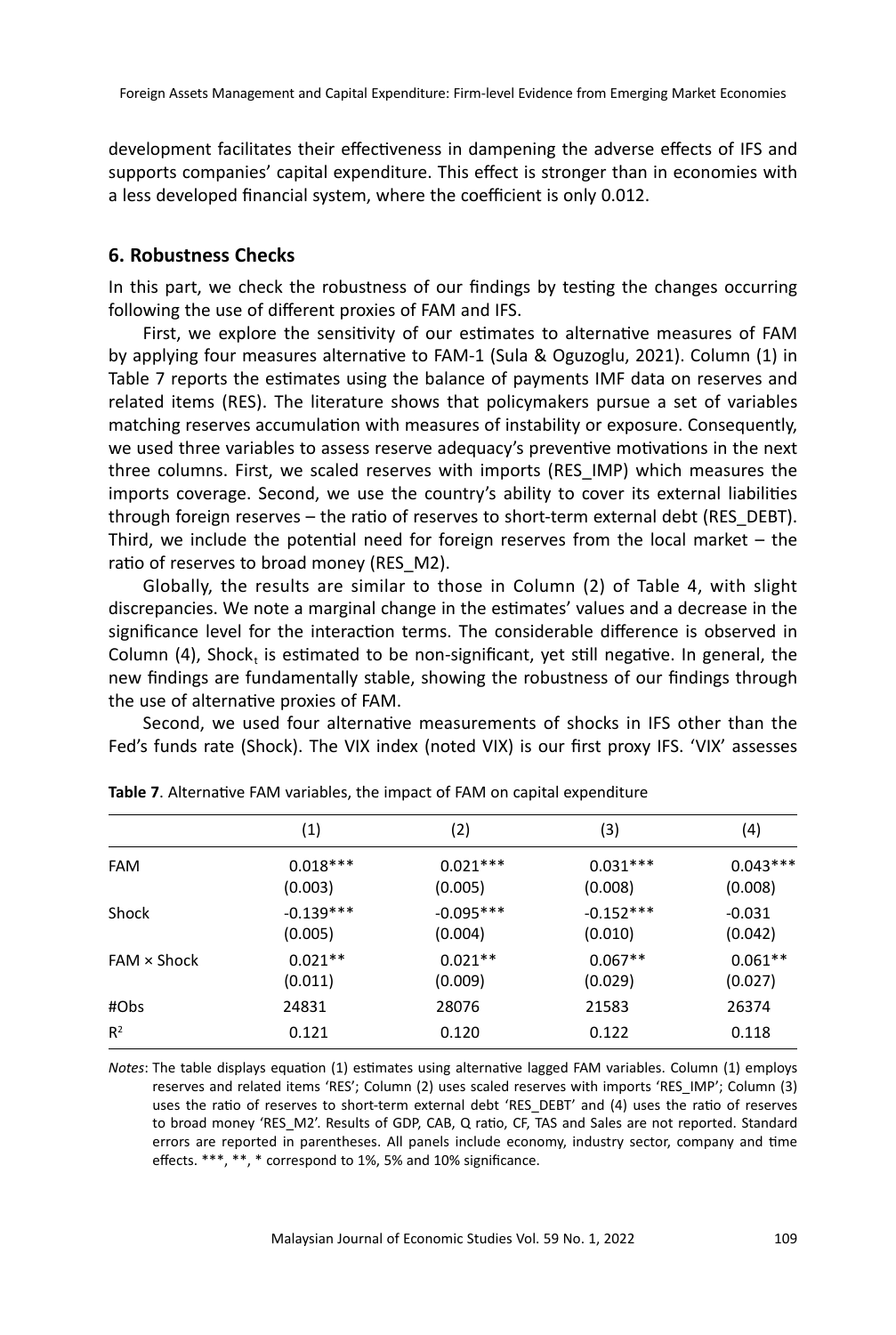#### Chokri Zehri

|                          | VIX.                   | <b>ROF</b>             | MPU                     | EPU                    |
|--------------------------|------------------------|------------------------|-------------------------|------------------------|
| <b>FAM</b>               | $0.021***$<br>(0.005)  | $0.019***$<br>(0.005)  | $-0.074***$<br>(0.017)  | $-0.041***$<br>(0.012) |
| Alter-shock              | $-0.062***$<br>(0.005) | $-0.048***$<br>(0.005) | $-0.002$ ***<br>(0.000) | $-0.004***$<br>(0.001) |
| $FAM \times$ Alter-shock | $0.015**$<br>(0.007)   | 0.008<br>(0.022)       | $0.002***$<br>(0.000)   | $0.002***$<br>(0.000)  |
| #Obs                     | 39821                  | 39821                  | 39821                   | 39821                  |
| $R^2$                    | 0.121                  | 0.105                  | 0.120                   | 0.119                  |

| Table 8. Alternative IFS variables, the impact of FAM on capital expenditure |  |  |
|------------------------------------------------------------------------------|--|--|
|------------------------------------------------------------------------------|--|--|

*Notes*: The table displays equation (1) estimates using alternative IFS variables. Column "VIX" uses data of S&P 500 volatility index; column "ROF" displays estimates using 'risk on/off' index of Chari et al. (2020); columns "MPU" and "EPU", illustrate, respectively, the US monetary policy uncertainty and the US economic policy uncertainty indexes of Baker et al. (2016). Estimates of GDP, CAB, Q ratio, CF, TAS and Sales are not reported. Standard errors are reported in parentheses. All panels include economy, industry sector, company and time effects. \*\*\*, \*\*, \* correspond to 1%, 5% and 10% significance.

the implicit instability of the S&P 500 stock option, which originates in the United States, and its impact emerges across the world. To broaden the global aspect of our results, we used the Chari et al. (2020) index "Risk On/Off" (ROF), which describes the correlation between global risk-taking and surges of capital flows.

Finally, we use the Baker et al. (2016) index, which mirrors the news uncertainty of the United States monetary and economic policies (noted MPU and EPU, respectively). These indexes proxy the transmission of shocks from the United States to the international financial system.

The robustness checks findings using different proxies of IFS (noted Alter-shock) are reported in Table 8. We observe similar estimates to those in columns (2) and (3) of Table 4; nevertheless, the estimated coefficients of Alter-shock and FAM×Altershock are smaller than those of Shock and FAM×Shock. These smaller coefficients are particularly perceived with MPU and EPU indexes to proxy IFS. As a result, FAM×Altershock become non-significant in the ROF index regression.

### **7. Conclusion**

A typical macro policy tool used by emerging market economies to manage their economic system is the accumulation of foreign assets in prosperous times to safeguard the economy against adverse IFS. The present study expands the debate on FAM's role in supporting capital expenditure at the company level. Therefore, it provides a glance at the micro-level characteristics whereby FAM attenuates the adverse effect of IFS.

The empirical approach applies a canonical capital expenditure Q model. We determine the extent to which FAM and IFS impact companies' capital expenditure in emerging market economies. We find that FAM impact differs throughout companies; the positive effect of FAM on capital expenditure is weaker in financially constrained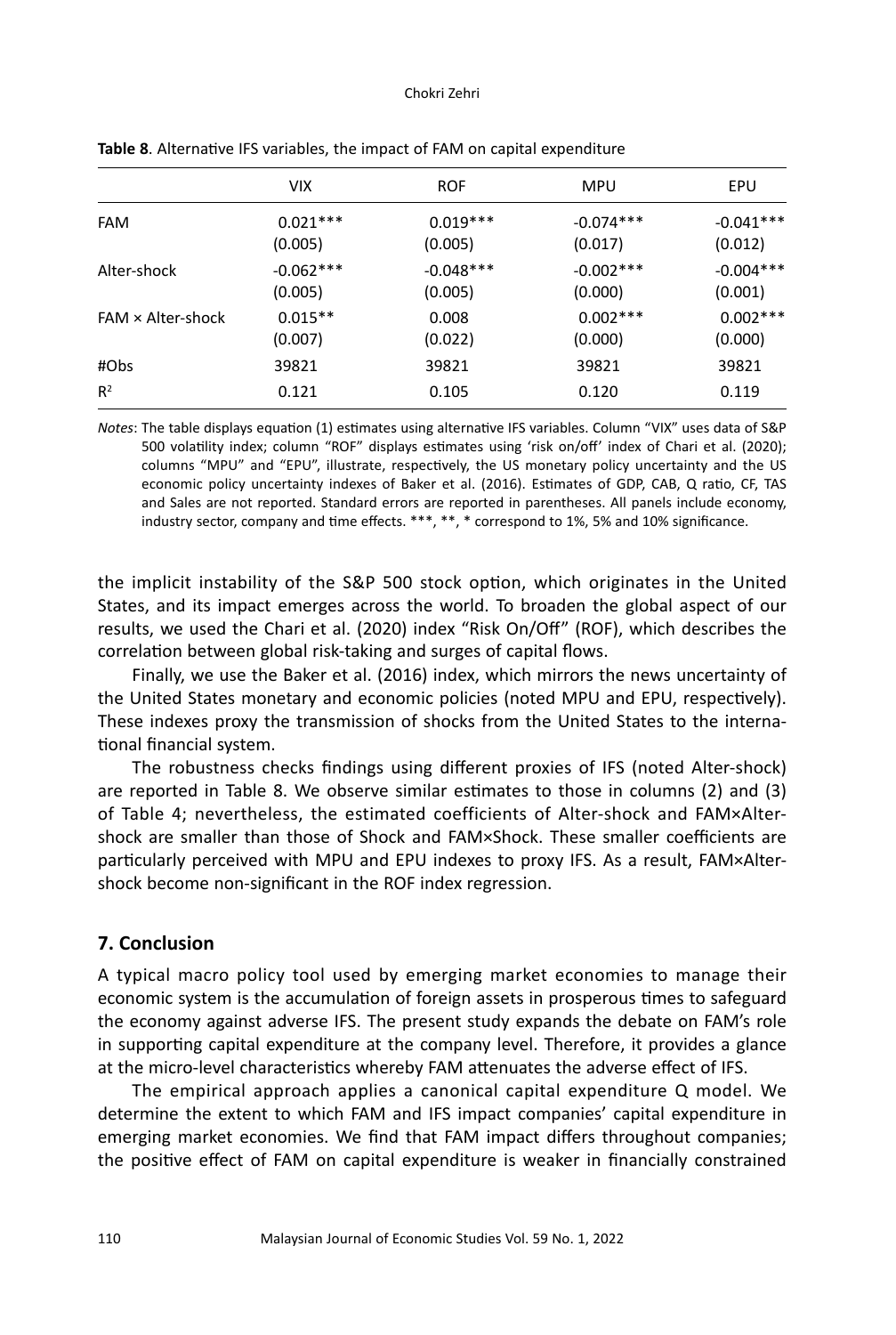companies than in non-constrained ones. This company-level impact mirrors the FAM impact highlighted in the literature on the macro-level.

Concerning stabilising companies' capital expenditure in the presence of IFS, we find that FAM is correlated to capital controls and a macroprudential policy. All three policies have comparable roles in mitigating the negative impact of IFS on companies' capital expenditure in emerging market economies. These results point to the benefits of combining these tools to insulate companies' capital expenditure against IFS.

A flexible exchange rate regime reduces the negative effect of adverse external shocks. Therefore, it helps FAM policy to attenuate the adverse effect of IFS. Furthermore, highly developed financial systems support FAM and mitigate the adverse impact of IFS on companies' capital expenditure.

While this study has determined the FAM impact at a company level, FAM can exhibit additional impacts further than those found in this study. For example, the FAM policy and its role in buffering shocks may limit the likelihood of speculative bubbles. An additional concern, the FAM may have an asymmetric impact; the stock of foreign assets is greater in crisis than in stable periods. The low foreign assets in normal periods can mitigate the effectiveness of FAM policy in a crisis period. However, this mechanism can raise moral hazard problems and increase opportunity costs due to low returns on the accumulated foreign assets.

#### **References**

- Aizenman, J., Cheung, Y-W., & Qian, X. (2021). International reserve management, global financial shocks, and firms' investment in emerging market economies (NBER Working Paper No. w29303). National Bureau of Economic Research. https://doi.org/10.2139/ssrn.3931827
- Aizenman, J., Edwards, S., & Riera-Crichton, D. (2012). Adjustment patterns to commodity terms of trade shocks: The role of exchange rate and international reserves policies. *Journal of International Money and Finance, 31*(8), 1990–2016. https://doi.org/10.1016/j. jimonfin.2012.05.003
- Alam, Z., Alter, M.A., Elseman, J., Gelos, R.G., Kang, M.H., Narita, M.M., Nier, E., & Wang, N. (2019). *Digging deeper – Evidence on the effects of macroprudential policies from a new database* (IMF Working Paper No. 19/66). https://doi.org/10.2139/ssrn.3370962
- Baker, S.R., Bloom, N., & Davis, S.J. (2016). Measuring economic policy uncertainty. *Quarterly Journal of Economics, 131*(4), 1593–1636. https://doi.org/10.1093/qje/qjw024
- Baumol, W.J., & Braunstein, Y.M. (1977). Empirical study of scale economies and production complementarity: The case of journal publication. *Journal of Political Economy, 85*(5), 1037– 1048. https://doi.org/10.1086/260620
- Bekaert, G., Hoerova, M., & Duca, M.L. (2013). Risk, uncertainty and monetary policy. *Journal of Monetary Economics, 60*(7), 771–788. https://doi.org/10.1016/j.jmoneco.2013.06.003
- Bianchi, J., Hatchondo, J.C., & Martinez, L. (2018). International reserves and rollover risk. *American Economic Review, 108*(9), 2629–2670. https://doi.org/ 10.1257/aer.20140443
- Blanchard, O., Dell'Ariccia, G., & Mauro, P. (2010). Rethinking macroeconomic policy. *Journal of Money, Credit and Banking, 42*(s1), 199–215. https://doi.org/10.1111/j.1538-4616.2010. 00334.x
- Boateng, A., Hua, X., Uddin, M., & Du, M. (2014). Home country macroeconomic factors on outward cross-border mergers and acquisitions: Evidence from the UK. *Research in International Business and Finance, 30*, 202–216. https://doi.org/10.1016/j.ribaf.2013.08.001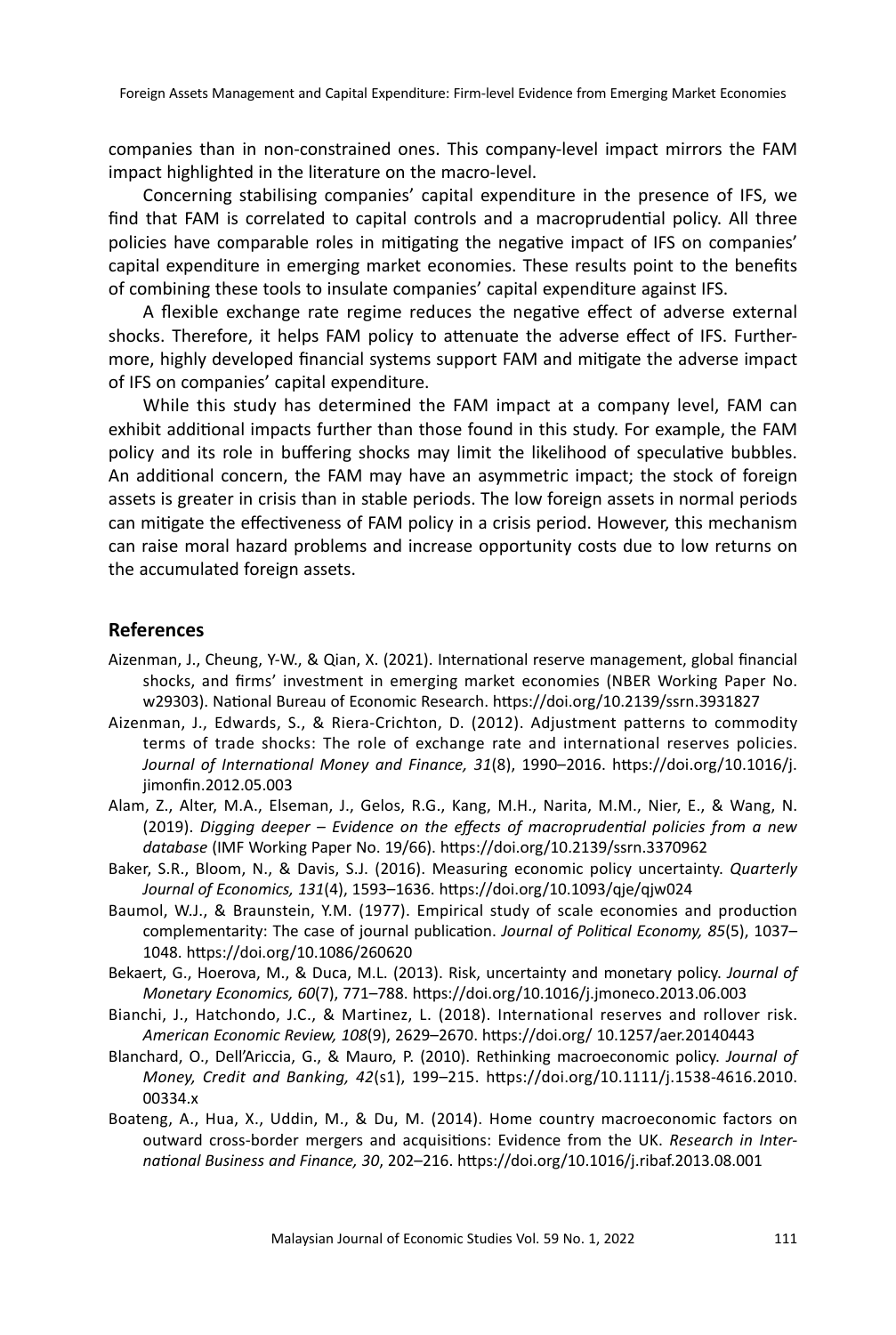- Bonciani, D., & Ricci, M. (2020). The international effects of global financial uncertainty shocks. *Journal of International Money and Finance, 109*, Article 102236. https://doi.org/10.1016/j. jimonfin.2020.102236
- Brambor, T., Clark, W.R., & Golder, M. (2006). Understanding interaction models: Improving empirical analyses. *Political Analysis, 14*(1), 63–82. https://doi.org/10.1093/pan/mpi014
- Broda, C. (2006). Exchange rate regimes and national price levels. *Journal of International Economics, 70*(1), 52–81. https://doi.org/10.1016/j.jinteco.2005.11.002
- Bruno, V., & Shin, H.S. (2015). Capital flows and the risk-taking channel of monetary policy. *Journal of Monetary Economics, 71*, 119–132. https://doi.org/10.1016/j.jmoneco.2014.11.011
- Chari, A., Stedman, K.D., & Lundblad, C. (2020). *Capital flows in risky times: Risk-on/risk-off and emerging market tail risk* (Research Working Paper no. 20-08). Federal Reserve Bank of Kansas City. https://doi.org/10.18651/RWP2020-08
- Chen, Q., Filardo, A., He, D., & Zhu, F. (2016). Financial crisis, US unconventional monetary policy and international spillovers. *Journal of International Money and Finance, 67*, 62–81. https:// doi.org/10.1016/j.jimonfin.2015.06.011
- Christiano, L.J., Motto, R., & Rostagno, M. (2014). Risk shocks. *American Economic Review, 104*(1), 27–65. https://doi.org/10.1257/aer.104.1.27
- Claessens, S., Dell'Ariccia, G., Igan, D., & Laeven, L. (2010). Cross-country experiences and policy implications from the global financial crisis. *Economic Policy, 25*(62), 267–293. https://doi. org/10.1111/j.1468-0327.2010.00244.x
- Coppola, A., Maggiori, M., Neiman, B., & Schreger, J. (2021). Redrawing the map of global capital flows: The role of cross-border financing and tax havens. *Quarterly Journal of Economics, 136*(3), 1499–1556. https://doi.org/10.1093/qje/qjab014
- De Gregorio, J. (2005). The role of foreign direct investment and natural resources in economic development. In E.M. Graham (Ed.), *Multinationals and foreign investment in economic development* (pp. 179–197). Palgrave Macmillan. https://doi.org/10.1057/9780230522954\_9
- Dominguez, K.M., Hashimoto, Y., & Ito, T. (2012). International reserves and the global financial crisis. *Journal of International Economics, 88*(2), 388–406. https://doi.org/10.1016/j. jinteco.2012.03.003
- Eichengreen, B. (2010). Lessons of the crisis for emerging markets. *International Economics and Economic Policy, 7*, 49–62. https://doi.org/10.1007/s10368-010-0149-9
- Fernández, A., Klein, M.W., Rebucci, A., Schindler, M., & Uribe, M. (2016). Capital control measures: A new dataset. *IMF Economic Review, 64*(3), 548–574. https://www.jstor.org/ stable/45212119
- Fernández-Villaverde, J. (2010). Fiscal policy in a model with financial frictions. *American Economic Review, 100*(2), 35–40. https://doi.org/10.1257/aer.100.2.35
- Gallagher, K. (2011). Regaining control? Capital controls and the global financial crisis. In W. Grant & G.K. Wilson (Eds.), *The consequences of the global financial crisis: The rhetoric of reform and regulation* (Chapter 7). Oxford Scholarship Online. https://doi.org/10.1093/ acprof:oso/9780199641987.003.0007
- Georgiadis, G. (2016). Determinants of global spillovers from US monetary policy. *Journal of International Money and Finance, 67*, 41–61. https://doi.org/10.1016/j.jimonfin.2015.06.010
- Gomez-Gonzalez, J.E., Kutan, A., Ojeda-Joya, J.N., & Ortiz, C. (2020). Does the financial structure of banks influence the bank lending channel of monetary policy? Evidence from Colombia. *International Journal of Emerging Markets, 16*(4), 765–785. https://doi.org/10.1108/ IJOEM-08-2019-0664
- Hennessy, C.A., Levy, A., & Whited, T.M. (2007). Testing Q theory with financing frictions. *Journal of Financial Economics, 83*(3), 691–717. https://doi.org/10.1016/j.jfineco.2005.12.008
- Hwang, Y.N. (2012). Financial friction in an emerging economy. *Journal of International Money and Finance, 31*(2), 212–227. https://doi.org/10.1016/j.jimonfin.2011.11.001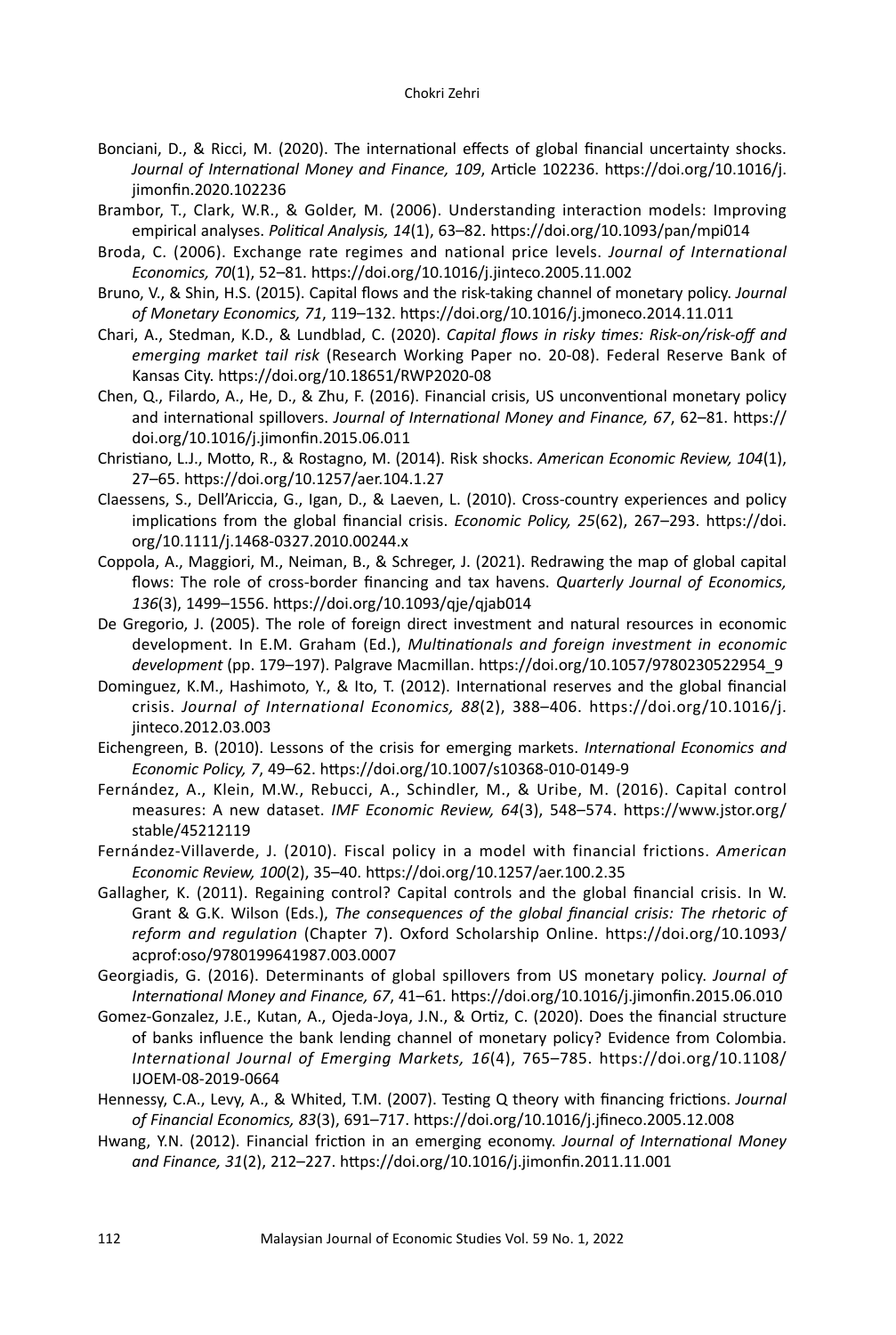Foreign Assets Management and Capital Expenditure: Firm-level Evidence from Emerging Market Economies

- Jermann, U., & Quadrini, V. (2012). Macroeconomic effects of financial shocks. *American Economic Review, 102*(1), 238–271. https://doi.org/10.1257/aer.102.1.238
- Kadapakkam, P.R., Kumar, P.C., & Riddick, L.A. (1998). The impact of cash flows and firm size on investment: The international evidence. *Journal of Banking & Finance, 22*(3), 293–320. https://doi.org/10.1016/S0378-4266(97)00059-9
- Kang, W., Lee, K., & Ratti, R.A. (2014). Economic policy uncertainty and firm-level investment. *Journal of Macroeconomics, 39*(Part A), 42–53. https://doi.org/10.1016/j.jmacro.2013.10.006
- Lane, P.R., & Milesi-Ferretti, G.M. (2001). The external wealth of nations: Measures of foreign assets and liabilities for industrial and developing countries. *Journal of International Economics, 55*(2), 263–294. https://doi.org/10.1016/S0022-1996(01)00102-7
- Lima, M.A., Resende, M., & Hasenclever, L. (2004). Skill enhancement efforts and firm performance in the Brazilian chemical industry: An exploratory canonical correlation analysis research note. *International Journal of Production Economics, 87*(2), 149–155. https://doi. org/10.1016/S0925-5273(03)00101-4
- Liu, W., Shao, X., De Sisto, M., & Li, W.H. (2021). A new approach for addressing endogeneity issues in the relationship between corporate social responsibility and corporate financial performance. *Finance Research Letters, 39*, Article 101623. https://doi.org/10.1016/j. frl.2020.101623
- Megna, P., & Klock, M. (1993). The impact of intangible capital on Tobin's q in the semiconductor industry. *American Economic Review, 83*(2), 265–269.
- Muda, I., & Naibaho, R. (2018). Variables influencing allocation of capital expenditure in Indonesia. In *IOP Conference Series: Earth and Environmental Science, 126*(1). IOP Publishing. https://doi.org/10.1088/1755-1315/126/1/012066
- Obstfeld, M. (2021). The global capital market reconsidered. *Oxford Review of Economic Policy, 37*(4), 690–706. https://doi.org/10.1093/oxrep/grab023
- Ongena, S., Peydró, J-L., & Van Horen, N. (2015). Shocks abroad, pain at home? Bank-firm-level evidence on the international transmission of financial shocks. *IMF Economic Review, 63*, 698–750. https://doi.org/10.1057/imfer.2015.34
- Ostry, J.D., Ghosh, A.R., Chamon, M., & Qureshi, M.S. (2012). Tools for managing financial-stability risks from capital inflows. *Journal of International Economics, 88*(2), 407–421. https://doi. org/10.1016/j.jinteco.2012.02.002
- Pastor, M., & Wise, C. (2015). Good-bye financial crash, hello financial eclecticism: Latin American responses to the 2008–09 global financial crisis. *Journal of International Money and Finance, 52*, 200–217. https://doi.org/10.1016/j.jimonfin.2014.11.019
- Rajan, R.G., & Zingales, L. (1998). Financial dependence and growth. *American Economic Review, 88*(3), 559–586.
- Ravallion, M., & Chen, S. (2005). Hidden impact? Household saving in response to a poor-area development project. *Journal of Public Economics, 89*(11-12), 2183–2204. https://doi.org/ 10.1016/j.jpubeco.2004.12.003
- Ravenna, F., & Walsh, C.E. (2011). Welfare-based optimal monetary policy with unemployment and sticky prices: A linear-quadratic framework. *American Economic Journal: Macroeconomics, 3*(2), 130–162. https://doi.org/10.1257/mac.3.2.130
- Shin, H.H., & Kim, Y.H. (2002). Agency costs and efficiency of business capital investment: Evidence from quarterly capital expenditures. *Journal of Corporate Finance, 8*(2), 139–158. https://doi.org/10.1016/S0929-1199(01)00033-5
- Sula, O. (2011). Demand for international reserves in developing nations: A quantile regression approach. *Journal of International Money and Finance, 30*(5), 764–777. https://doi.org/ 10.1016/j.jimonfin.2011.05.001
- Sula, O., & Oguzoglu, U. (2021). International reserves and economic growth. *International Review of Economics & Finance, 72*, 16–28. https://doi.org/10.1016/j.iref.2020.10.022